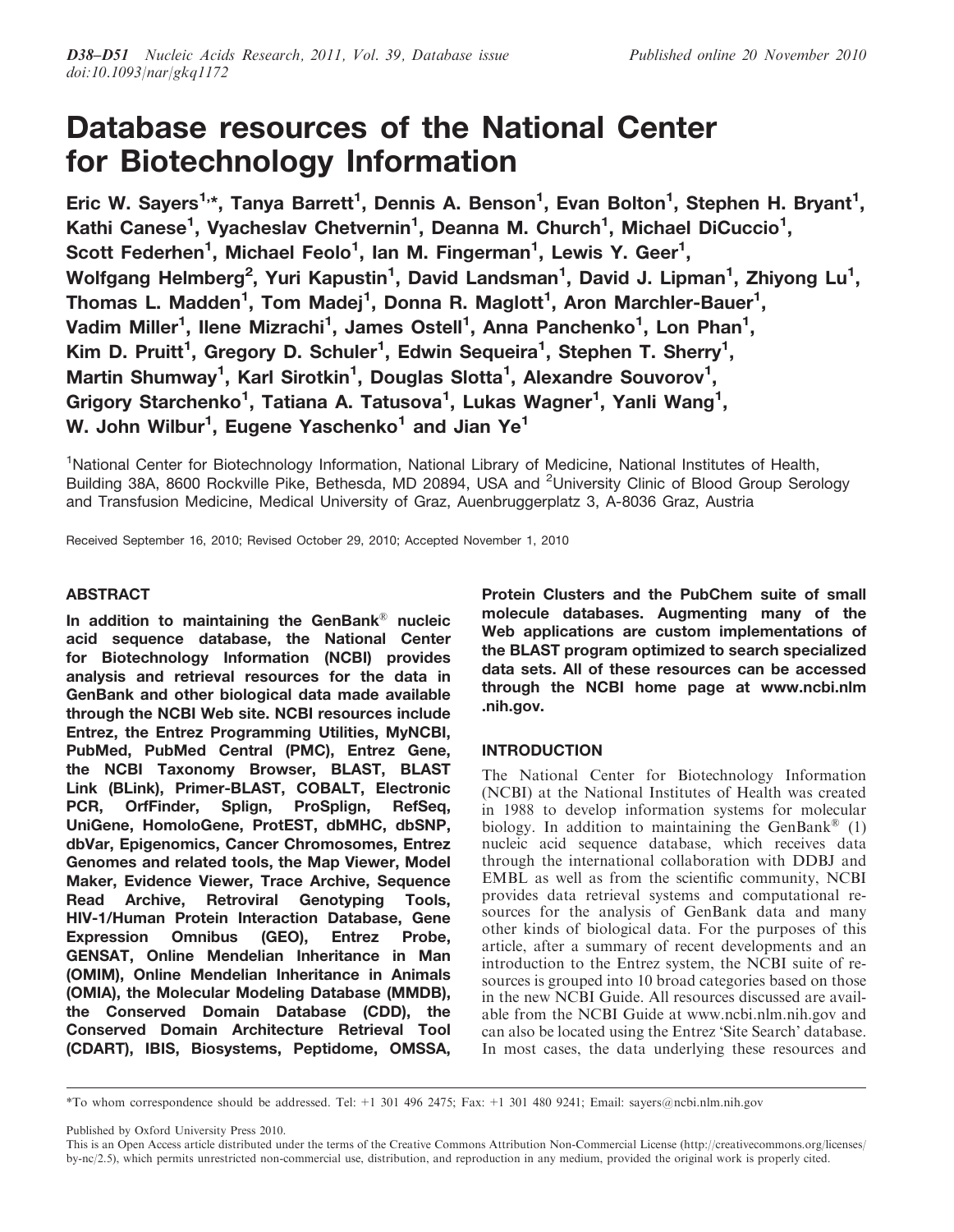executables for the software described are available for download at ftp.ncbi.nih.gov.

# RECENT DEVELOPMENTS

# NCBI site redesign

In late 2009, NCBI launched a long-term project of redesigning and standardizing the NCBI website. Containing more than 4000 pages, the NCBI website is a complex system of interconnected resources, many of which have unique design aspects that can make navigating the NCBI site challenging. To alleviate this, we have adopted a new set of web design standards and have applied them to several resources so far including PubMed, Nuccore, EST, GSS, Protein, Gene, dbVar and Epigenomics. The new pages have four standard elements: (i) the page header, which contains links to the NCBI home page and MyNCBI as well as two pull-down menus that provide navigation to NCBI resources and how-to guides; (ii) the search bar, which contains a pull-down menu of all Entrez databases along with links to search tools and help documentation; (iii) the page body, containing the page content such as search results or data records; and (iv) the page footer, containing five lists of links to information about NCBI, lists of categorized resources and several popular or featured resources. In the coming months, more resources will be adopting this new design that we expect will make the NCBI site more consistent and easier to navigate.

## Common elements in the new Entrez page designs

In addition to the standard header and footer, resources that have been updated to conform to the new Entrez design share several common elements: a home page, search tools, display controls and download controls. The home page of a data resource (e.g. www.ncbi.nlm .nih.gov/protein/) contains links to documentation and other information for new users, to relevant tools and to related resources at NCBI. On pages containing search results and data records, new 'Display Settings' and 'Send to' controls appear on the left and right sides of the display, respectively. These new and simplified controls replace sets of pull-down menus and allow users to select multiple settings at once.

## The NCBI Guide

In conjunction with the new web standards discussed above, we replaced the old NCBI home page with the NCBI Guide, an application that serves as an interactive directory of the NCBI site. On the main page of the NCBI Guide, the categories in the Resource pull-down menu in the standard header are duplicated in a list on the left of the page. Clicking on any category displays a list of relevant resources sorted into four groups: databases, downloads, submissions and tools. Popular resources are listed on the right under a 'Quick Links' heading. A list of how-to guides is also available via the 'How-To' tab on these pages. A list of the most heavily used resources is provided on the main Guide page in the 'Popular Resources' box and also as a list in the standard footer.

# Epigenomics

The Epigenomics database (www.ncbi.nlm.nih.gov/ epigenomics/) is a new information resource at NCBI specifically aimed at highlighting epigenomics data. Epigenomics is an emerging field of research that studies how, despite sharing a common genomic sequence, different cell types and cell lineages acquire distinct patterns of gene expression. Epigenetic features examined include post-translational modifications of histone proteins, genomic DNA methylation, chromatin organization and the expression of non-coding regulatory RNA. Raw data from these experiments, together with extensive meta-data, are stored in the GEO (Gene Expression Omnibus) and SRA (Sequence Read Archive) databases. The new Epigenomics resource provides a higher-level view, allowing users to search and browse the data based on biological attributes such as cell type, tissue type, differentiation stage and heath status, among many others. Data have been pre-mapped to genomic coordinates (to make 'genome tracks'), so users are not required to be familiar with or manipulate the raw data. Tracks may be visualized in either the NCBI or UCSC genome viewers or may be downloaded to the user's computer for local analysis. Data from the Roadmap Epigenomics project, which are currently being hosted at GEO (www .ncbi.nlm.nih.gov/geo/roadmap/epigenomics/), are being mirrored and are available for viewing and downloading from this new resource.

## Database of Genomic Structural Variation

In 2010, NCBI launched the Database of Genomic Structural Variation (dbVar), an archive of large-scale genomic variants such as insertions, deletions, translocations and inversions (www.ncbi.nlm.nih.gov/dbvar/). Currently, dbVar (2) contains over 50 studies from human, rhesus macaque, chimpanzee, mouse, dog, fruit fly and pig, and accepts data derived from several methods including computational sequence analysis and microarray experiments. Each variant is linked to a graphical view showing its genomic context.

## Inferred Biomolecular Interactions Server

Recently, NCBI introduced the Inferred Biomoleculars Interactions Server (IBIS), a research server that analyzes and predicts interaction partners and binding site locations in proteins (3). IBIS (www.ncbi.nlm.nih .gov/Structure/ibis/ibis.cgi) integrates the interactions observed in structural complexes from the Molecular Modeling Database (MMDB) for different types of binding partners including proteins, chemical ligands, nucleic acids, peptides and ions. IBIS also infers binding sites and partners from homologous protein complexes. To emphasize biologically relevant binding sites, similar sites are clustered together based on their evolutionary conservation. In the future, NCBI plans to incorporate observed and inferred interactions of this kind throughout the Entrez 3D structure resources.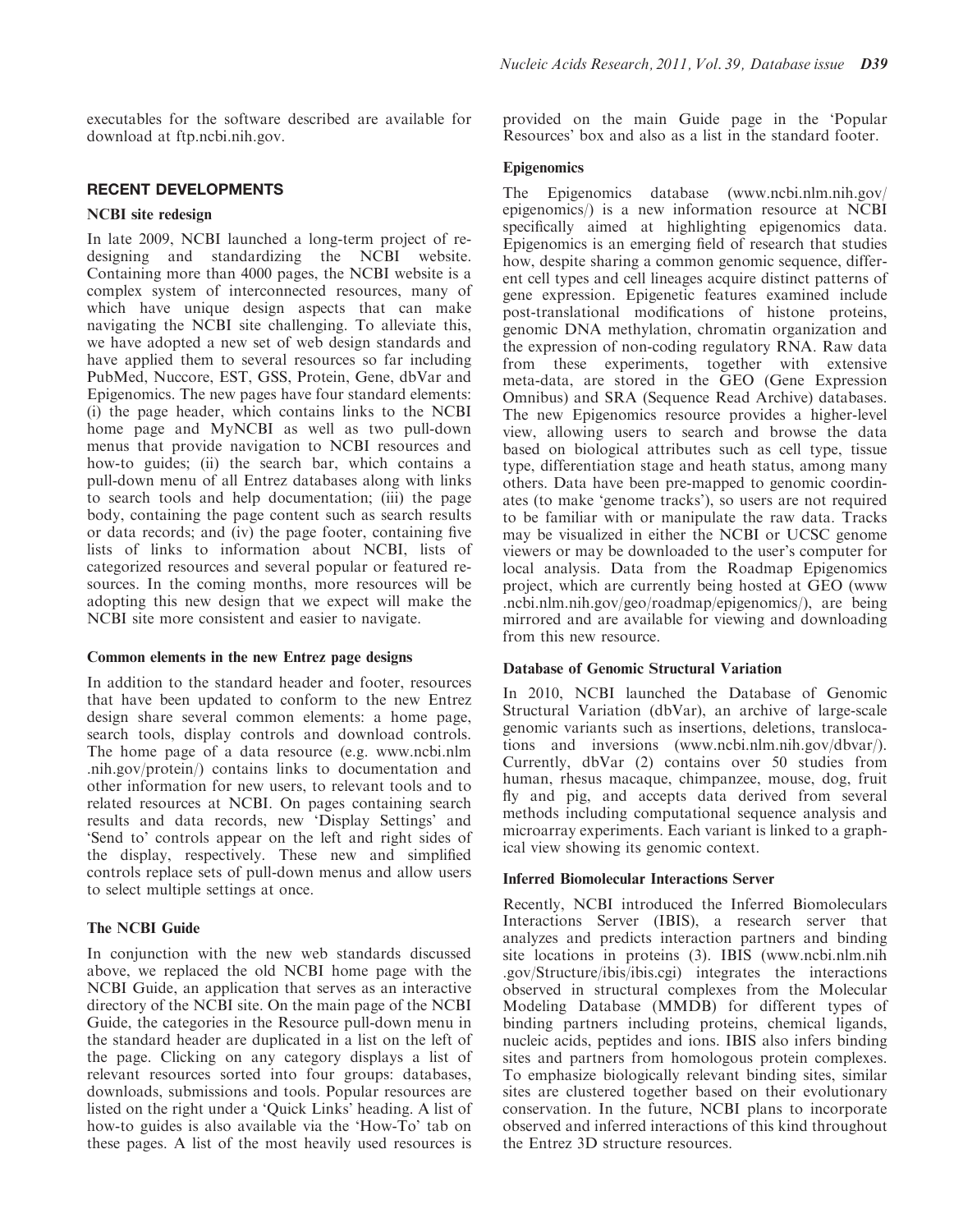## New outreach resources and services

NCBI recently redesigned its main Education page (www .ncbi.nlm.nih.gov/Education/) and introduced several new outreach initiatives including training webinars and a new series of courses called Discovery Workshops (4). The new page has links to documentation, educational tools, upcoming conference exhibits and news items. Also on the page are links to the new NCBI pages on Facebook and Twitter, plus YouTube pages that contain short video tutorials and videos from special events at NCBI.

# BLAST and COBALT updates

The Short Read Archive (SRA) BLAST page, accessible from the 'Specialized BLAST' section of the main BLAST page (blast.ncbi.nlm.nih.gov), now has an option for searching WGS sequences from 454 Sequencing systems. The WGS sequences are grouped by genus in a pull-down menu, and if multiple species have data within a genus, a separate menu appears allowing individual species to be selected. These data sets are updated daily, so new WGS data are available for searching quickly. The standard BLAST pages now have additional options for filtering searches. If the 'Align two or more sequences' checkbox is not checked, users can either include or exclude data from any number of specified organisms or taxons, greatly increasing the range of customized data sets available. In addition, checkboxes are available that allow users to exclude 'model' sequences (RefSeq XM and XP accessions) as well as sequences from uncultured or environmental samples. Finally, COBALT (5) users can download the output multiple alignment to a file in several popular formats including gapped FASTA, ClustalW, Phylip and Nexus.

# MyNCBI updates

MyNCBI allows users to store personal configuration options such as search filters, LinkOut preferences and document delivery providers. Several enhancements have been made to MyNCBI in the past year, including an update to allow users to sign in using credentials for an account with a partner organization such as Google, eRA Commons, VeriSign or a local university. My Bibliography was enhanced to allow users to add citations from books, meetings, presentations, patents and articles not found in PubMed, and also to give users the ability to manage their compliance with the NIH Public Access Policy. In addition, the number of PubMed filter selections has been expanded from five to 15, and users may now change their PubMed default settings for display format, items per page, and the method for sorting search results.

## Updates to literature resources

In addition to the changes outlined above for PubMed as part of the Entrez redesign, NCBI released several enhancements for both PubMed and PubMed Central (PMC). For the first time, PubMed now includes citations for book and book chapters available on the NCBI Bookshelf. To aid in searching, an autocomplete feature

was added to the PubMed search box, and the PubMed Clinical Queries page (www.ncbi.nlm.nih.gov/pubmed/ clinical) was redesigned to show immediate results for clinical studies, systematic reviews and medical genetics side by side. To assist users in finding related literature, PMC full-text views now include a list of related PubMed abstracts on the right. In addition, links to PubMed abstracts cited in the text now appear to the right of the paragraph containing the citation.

## New discovery components within the Entrez system

NCBI continued to add new discovery components that assist researchers in finding particular Entrez links and using them to discover interesting relationships within the NCBI databases. Two such components were introduced on protein sequence view pages: an ad that alerts users that the protein being viewed is part of a biological pathway or other system within the Biosystems database, and which provides a link to that pathway; and an ad that describes and links to a cluster of sequences in the Protein Clusters database that includes the protein being viewed. Both of these ads appear on the right column of the sequence view page. For search operations that retrieve 20 or fewer nucleotide or protein sequences, links now appear in the right column that allow users to run BLAST and/or COBALT on all or any checked subset of the sequences.

# THE ENTREZ SEARCH AND RETRIEVAL SYSTEM

## Entrez databases

Entrez (6) is an integrated database retrieval system that provides access to a diverse set of 38 databases that together contain over 450 million records (Table 1). Entrez supports text searching using simple Boolean queries, downloading of data in various formats and linking of records between databases based on biological relationships. In their simplest form, these links may be cross-references between a sequence and the abstract of the paper in which it is reported, or between a protein sequence and its coding DNA sequence or its threedimensional (3D) structure. Computationally derived links between 'neighboring records', such as those based on computed similarities among sequences or among PubMed abstracts, allow rapid access to groups of related records. A service called LinkOut expands the range of links to include external services, such as organism-specific genome databases. The records retrieved in Entrez can be displayed in many formats and downloaded singly or in batches.

## Entrez programming utilities (E-Utilities)

The Entrez Programming Utilities (E-Utilities) are a suite of eight server-side programs supporting a uniform set of parameters used to search, link and download data from the Entrez databases. EInfo provides basic statistics on a given database, including the last update date and lists of all search fields and available links. ESearch returns the identifiers of records that match an Entrez text query, and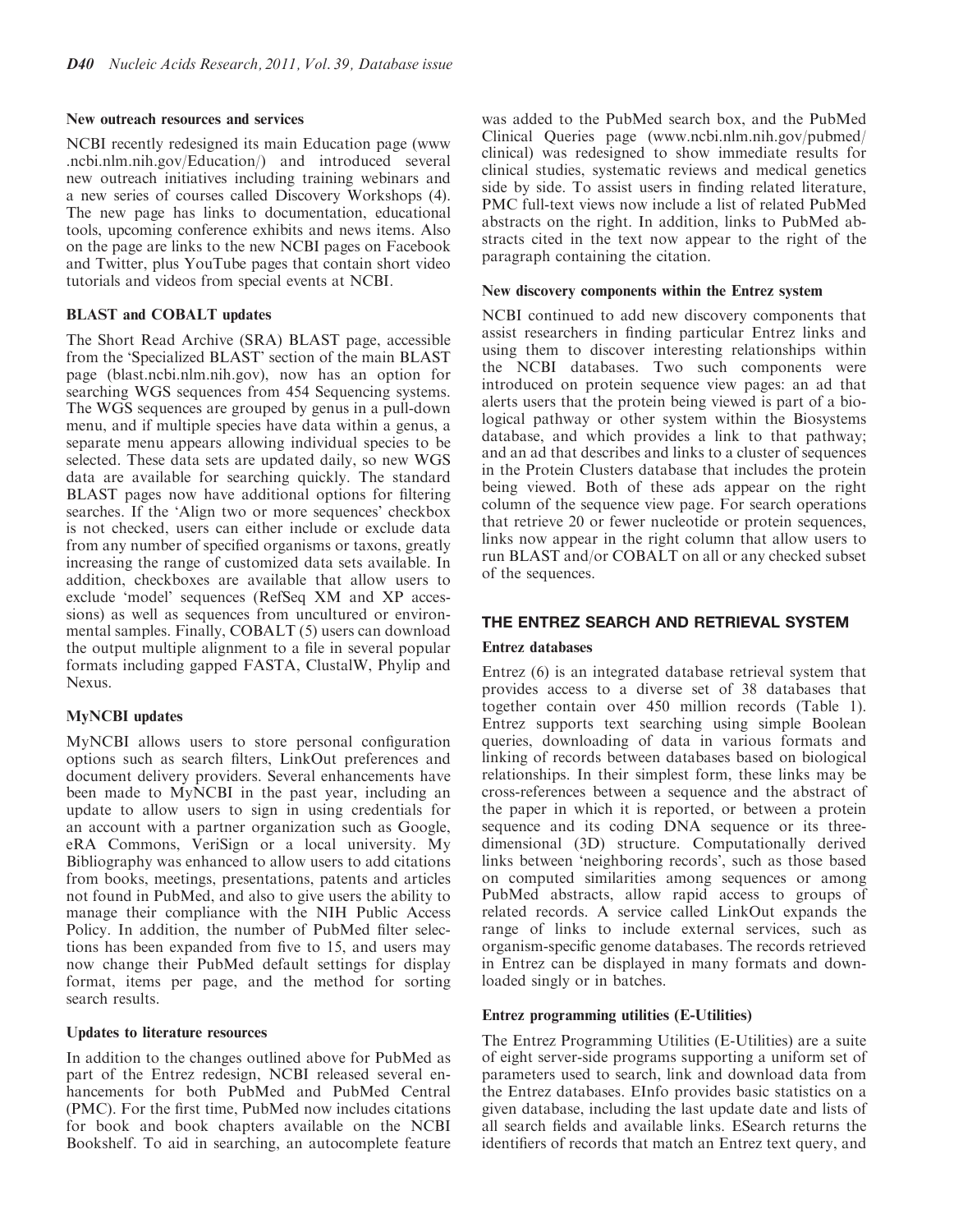Table 1. The Entrez databases (as of 1 September 2010)

| Database                     | Records     | Section within this article |
|------------------------------|-------------|-----------------------------|
| Nucleotide                   | 105 131 187 | DNA and RNA                 |
| PubChem Substance            | 72 112 459  | Chemicals and Bioassays     |
| <b>SNP</b>                   | 71 036 396  | Genetics and Medicine       |
| <b>EST</b>                   | 66 693 283  | DNA and RNA                 |
| <b>GEO</b> Profiles          | 63811486    | Genes and Expression        |
| Protein                      | 35 020 254  | Proteins                    |
| PubChem Compound             | 28 801 560  | Chemicals and Bioassays     |
| GSS                          | 28 560 647  | DNA and RNA                 |
| PubMed                       | 20 139 180  | Literature                  |
| Probe                        | 10 243 420  | Genes and Expression        |
| Gene                         | 7578739     | Genes and Expression        |
| UniGene                      | 4304399     | Genes and Expression        |
| PubMed Central               | 2041249     | Literature                  |
| <b>NLM</b> Catalog           | 1417314     | Literature                  |
| Taxonomy                     | 653718      | Taxonomy                    |
| UniSTS                       | 528865      | Genomes                     |
| dbVar                        | 510291      | Recent Developments         |
| Protein Clusters             | 507133      | Proteins                    |
| PubChem Bioassay             | 462678      | Chemicals and Bioassays     |
| 3D Domains                   | 313714      | Domains and Structures      |
| <b>Books</b>                 | 288700      | Literature                  |
| <b>MeSH</b>                  | 219 574     | Literature                  |
| Cancer Chromosomes           | 140494      | Genetics and Medicine       |
| <b>Biosystems</b>            | 135 309     | Genes and Expression        |
| Homologene                   | 123767      | Genes and Expression        |
| PopSet                       | 118358      | DNA and RNA                 |
| dbGaP                        | 99 307      | Genetics and Medicine       |
| <b>GENSAT</b>                | 97980       | Genes and Expression        |
| Structure                    | 67522       | Domains and Structures      |
| CDD                          | 40 5 61     | Domains and Structures      |
| <b>GEO</b> Datasets          | 28853       | Genes and Expression        |
| Journals                     | 25887       | Literature                  |
| <b>SRA</b>                   | 25432       | DNA and RNA                 |
| <b>OMIM</b>                  | 21 140      | Genetics and Medicine       |
| Genome                       | 12399       | Genomes                     |
| Genome Projects <sup>a</sup> | 5893        | Genomes                     |
| Site Search                  | 4902        | Introduction                |
| <b>OMIA</b>                  | 2658        | Genetics and Medicine       |
| Epigenomics                  | 490         | <b>Recent Developments</b>  |
| Peptidome                    | 322         | Proteins                    |

a Soon to be renamed 'BioProjects'.

when combined with EFetch or ESummary, provides a mechanism for downloading the corresponding data records. ELink gives users access to the vast array of links within Entrez so that data related to an input set can be retrieved. By assembling URL or Simple Object Access Protocol (SOAP) calls to the E-utilities within simple scripts, users can create powerful applications to automate Entrez functions to accomplish batch tasks that are impractical using web browsers. Instructions for using the E-Utilities are now found on the NCBI Bookshelf at www.ncbi.nlm.nih.gov/bookshelf/br  $f$ cgi?book = helpeutils.

## LITERATURE

#### PubMed

The PubMed database now contains more than 20 million citations dating back to the 1860s from more than 22 000 life science journals. Over 11 million of these citations have abstracts, the earliest from the 1880s, and 11 million have links to their full-text articles, with 3 million having both an abstract and a link to full text. PubMed is heavily linked to other core Entrez databases, thereby providing a crucial bridge between the data of molecular biology and the scientific literature. PubMed records are also linked to one another within Entrez as 'related citations' on the basis of computationally detected similarities using indexed Medical Subject Heading (MeSH) (7) terms and the text of titles and abstracts. The default Abstract display format shows the abstract of a paper along with succinct descriptions of the top five related articles and numerous Discovery Components (see above), increasing the potential for the discovery of important relationships.

# PubMed Central

PMC (8) is a digital archive of peer reviewed journals in the life sciences and now contains over 2 million full-text articles, growing by  $11\%$  over the past year. More than 1000 journals, including Nucleic Acids Research, deposit the full text of their articles in PMC, and more than 400 of these began depositing their data in the last year. Publisher participation in PMC requires a commitment to free access to full text, either immediately after publication or within a 12-month period. As a consequence of the mandatory NIH Public Access Policy that went into effect on 7 April 2008, PMC is also the repository for all final peer-reviewed manuscripts arising from research using NIH funds. All PMC articles are identified in PubMed search results and PMC itself can be searched using Entrez.

#### The NCBI Bookshelf, the NLM Catalog and the Journals database

The NCBI Bookshelf is an online resource of textbooks, reports and databases in the biomedical sciences. Supported by both the PMC database framework for publishing and archiving and the Entrez system for search and retrieval, the Bookshelf provides users free access to the full text of this content. Bookshelf is now home to over 600 titles, which include NIH-funded reports from the National Academies of Sciences and Clinical Guidelines from UK's National Institute for Health and Clinical Excellence. Databases such as GeneReviews and MICAD (Molecular Imaging and Contrast Agent Database) are updated regularly. Earlier this year, Bookshelf began submitting records to PubMed for a subset of books and chapters in its database. Book records in PubMed can be identified by the 'Books and Documents' label and link back to the respective book or chapter in Bookshelf.

The NLM Catalog provides bibliographic data for over 1.4 million NLM holdings including journals, books, manuscripts, computer software, audio recordings and other electronic resources. Each record is linked to the NLM LocatorPlus service as well as related catalog records with similar title words or associated MeSH terms. The Journals database contains all journals referenced in any Entrez database. Currently holding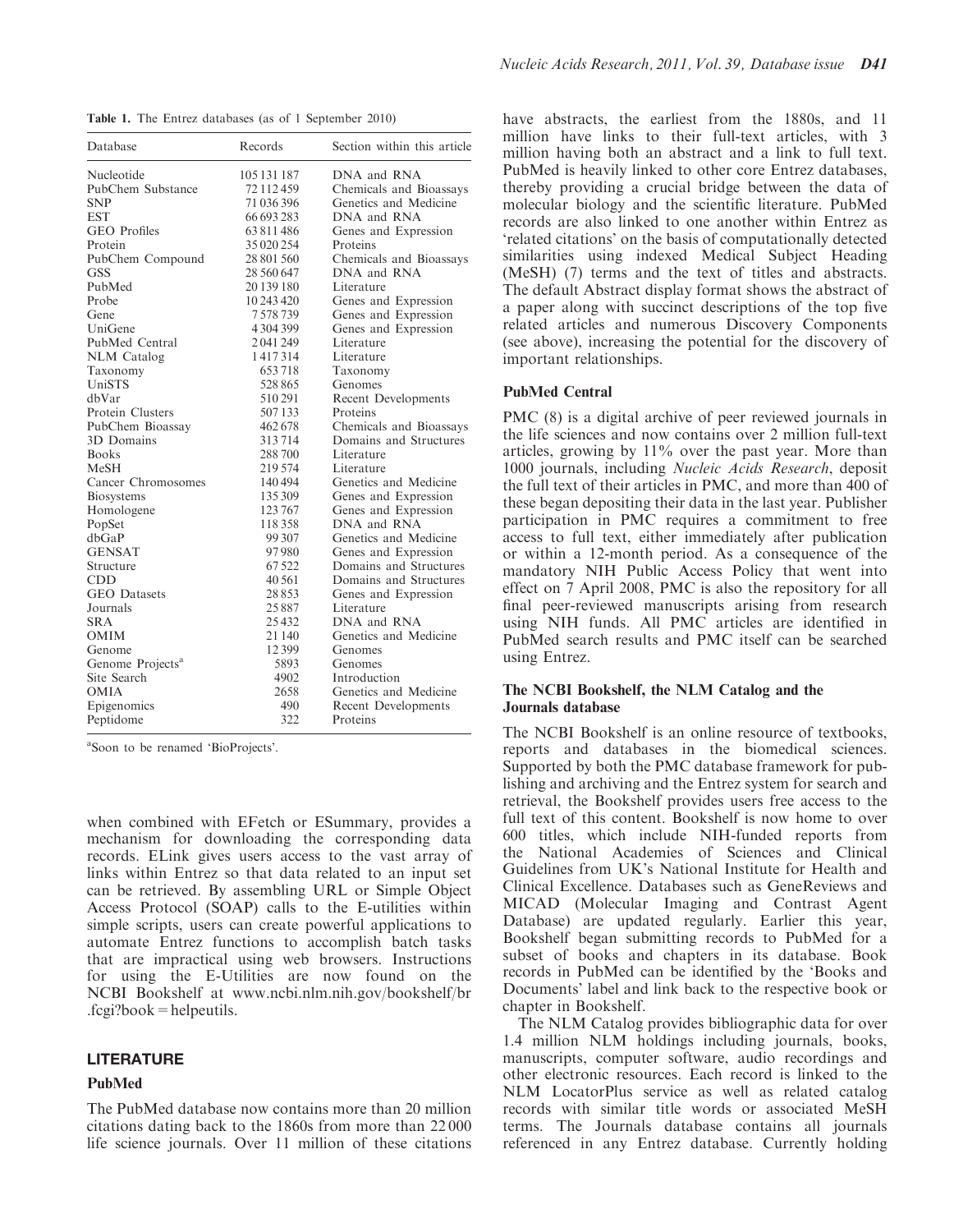over 25 000 records, the database indexes for each journal the title abbreviation, the International Organization for Standardization (ISO) abbreviation, publication data and links to the NLM catalog and all Entrez records associated with articles from that journal.

# TAXONOMY

The NCBI taxonomy database serves as a central organizing principle for the Entrez biological databases and provides links to all data for each taxonomic node, from superkingdoms to subspecies. The database is growing at the rate of 3800 new taxa per month and indexes over 380 000 organisms named at the genus level or lower that are represented in Entrez by at least one nucleotide or protein sequence. The Taxonomy Browser (www.ncbi.nlm.nih.gov/Taxonomy/Browser/wwwtax.cgi) can be used to view the taxonomy tree or retrieve data from any of the Entrez databases for a particular organism or group.

# DNA AND RNA

# Reference sequences

The NCBI Reference Sequence (RefSeq) database (9) is a non-redundant set of curated and computationally derived sequences for transcripts, proteins and genomic regions. The number of nucleotide records in the RefSeq collection has grown by 10% over the past year so that Release 42 (July 2010) contains 4.4 million sequences representing over 10 700 organisms. RefSeq DNA and RNA sequences can be searched and retrieved from the Entrez Nucleotide database, and the complete RefSeq collection is available in the RefSeq directory on the NCBI FTP site.

# Sequences from GenBank and other sources

Sequences from GenBank (1) can be searched in and retrieved from three Entrez databases: Nucleotide, EST and GSS (specified as nuccore, nucest and nucgss within the E-utilities). Entrez Nucleotide contains all GenBank sequences except those within the Expressed Sequence Tag (EST) or Genome Survey Sequence (GSS) GenBank divisions. The database also contains Whole Genome Shotgun (WGS) sequences, Third Party Annotation (TPA) sequences and sequences imported from the Entrez Structure database. In addition, those sequences that have been submitted as part of a population, phylogenetic or environmental study are placed in the PopSet database.

## The Trace and Assembly archives

The Trace Archive contains over 2 billion traces (12% human) from gel and capillary electrophoresis sequencers. More than 10 000 species are represented. The Trace Assembly Archive links reads in the Trace Archive with genetic sequences in GenBank. An Assembly Viewer displays multiple alignments of assembled reads against consensus sequences to provide support for GenBank deposits.

## Sequence Read Archive

The Sequence Read Archive (SRA; 10) is a repository for sequencing data generated from the new generation of sequencers, including the Roche-454 GS and FLX, Illumina Genome Analyzer, Applied Biosystems SOLiD System, Helicos Heliscope, and CompleteGenomics platforms. The SRA is part of the Entrez system and contains over 56 Terabasepairs (Tbp) of biological sequence data. Within Entrez SRA (www.ncbi.nlm.nih.gov/sra/), the data are organized in four types of interlinked records: studies (SRP), experiments (SRX), samples (SRS) and runs (SRR). A study is a collection of related experiments, and each experiment is a set of laboratory operations performed on one or more samples. The results of these experiments are called runs. Additional information about these SRA concepts, along with documentation on using and submitting data to the resource, is available in a new help manual at www.ncbi.nlm.nih.gov/bookshelf/br .fcgi?book=helpsra. Sequence read BLAST searches are now offered for transcript and whole-genome sequence data sets from 454 Sequencing systems, and regular expression pattern matching against short reads of all types is possible. A version of the SRA has been deployed behind dbGaP authorized access in order to provide archive services for human sequencing data under usage or privacy restrictions.

# PROTEINS

# Databases

Reference sequences. In addition to genomic and transcript sequences, the RefSeq database (9) contains protein sequences that are curated and computationally derived from these DNA and RNA sequences. The number of protein records in the RefSeq collection has grown by 29% over the past year so that Release 42 (July 2010) contains 10.6 million protein sequences. RefSeq protein sequences can be searched and retrieved from the Entrez Protein database, and the complete RefSeq collection is available in the RefSeq directory on the NCBI FTP site.

Sequences from GenBank and other sources. As part of standard submission procedures, NCBI produces conceptual translations for any sequence in GenBank (1) that contains a coding sequence and places these protein sequences in the Entrez Protein database. In addition to these 23 million 'GenPept' sequences, the Protein database also contains sequences from TPA, SWISS-PROT (11), the Protein Information Resource (PIR) (12), the Protein Research Foundation (PRF) and the Protein Data Bank (PDB) (13).

Protein Clusters. The Protein Clusters database (www .ncbi.nlm.nih.gov/proteinclusters/) contains over 500 000 sets of almost identical RefSeq proteins encoded by complete genomes from prokaryotes, eukaryotic organelles (mitochondria and chloroplasts), viruses and plasmids as well as from some protozoans and plants. The clusters are organized in a taxonomic hierarchy and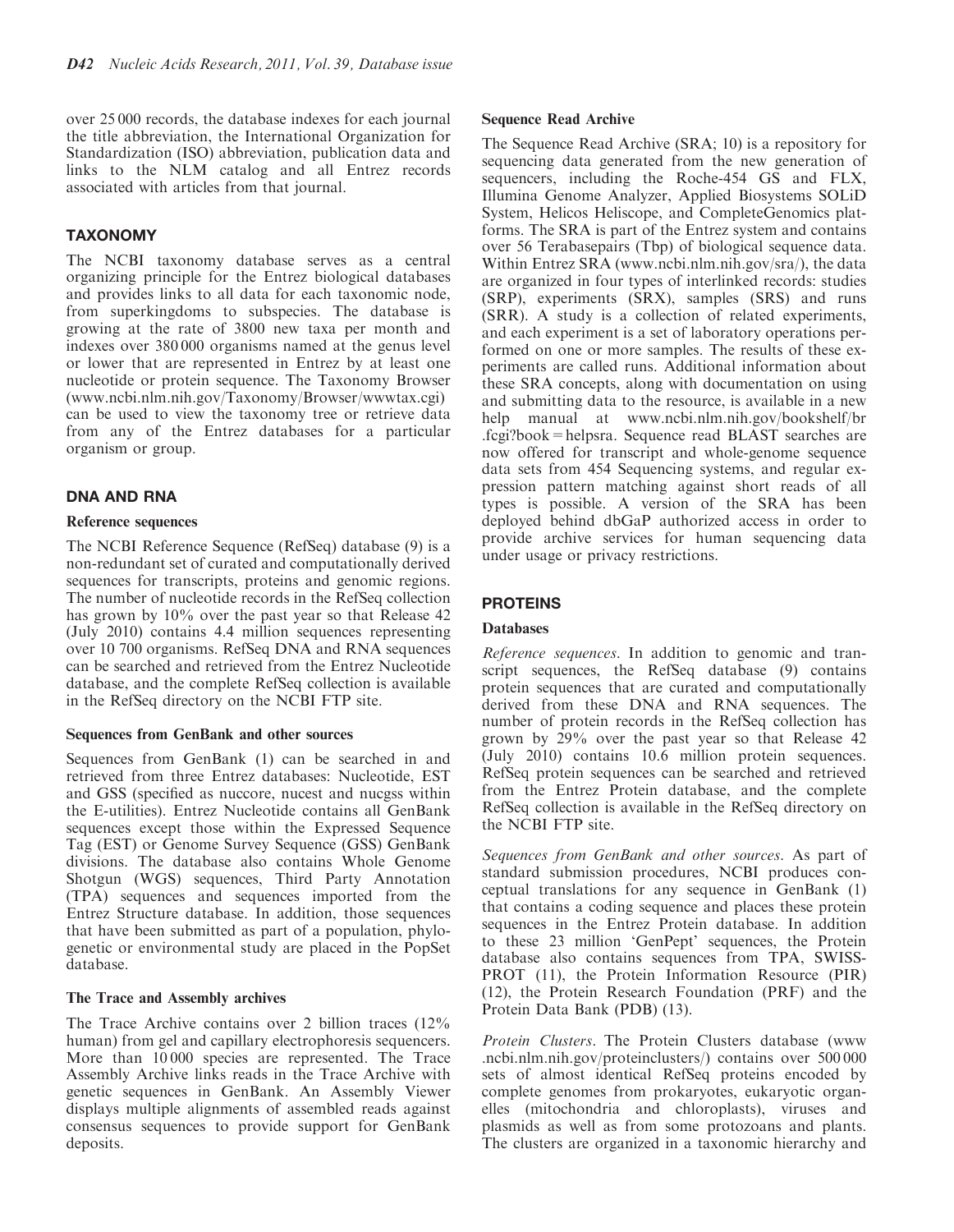are created based on reciprocal best-hit protein BLAST scores (14). These clusters are used as a basis for genome-wide comparison at NCBI as well as to provide simplified BLAST searches via Concise Microbial Protein BLAST (www.ncbi.nlm.nih.gov/genomes/prokhits.cgi). Protein Clusters provides annotations, publications, domains, structures, external links and analysis tools, including multiple sequence alignments and phylogenetic trees.

Peptidome. Peptidome (15) is a data repository for tandem mass spectrometry peptide and protein identification data generated by the scientific community. Data from all stages of a mass spectrometry experiment are captured, including original mass spectra files, experimental metadata and conclusion-level results. The submission process is facilitated through acceptance of data in commonly used open formats, and all submissions undergo syntactic validation and curation in an effort to uphold data integrity and quality. Peptidome accepts data from any tandem mass spectrometry experiment and from any species. In addition to data storage, web-based interfaces are available to help users query, browse and explore individual peptides, proteins, or entire Samples and Studies. Metadata for all public Samples and Studies along with that for the associated proteins in each Sample are loaded into Entrez Peptidome.

HIV-1/Human Protein Interaction Database. The Division of Acquired Immunodeficiency Syndrome of the National Institute of Allergy and Infectious Diseases, in collaboration with the Southern Research Institute and NCBI, maintains a comprehensive HIV Protein-Interaction Database of documented interactions between HIV-1 proteins, host cell proteins, other HIV-1 proteins or proteins from disease organisms associated with HIV or AIDS (16). Summaries, including protein RefSeq accession numbers, Entrez Gene IDs, lists of interacting amino acids, brief descriptions of interactions, keywords and PubMed IDs for supporting journal articles, are presented at www.ncbi.nlm.nih.gov/RefSeq/HIVInteractions/ . All protein–protein interactions documented in the HIV Protein-Interaction Database are listed in Entrez Gene reports in the HIV-1 protein interactions section.

## Analysis Tools

 $COBALT$ . COBALT  $(5)$  is a multiple alignment algorithm that finds a collection of pair-wise constraints derived from both the NCBI Conserved Domain database and the sequence similarity programs RPS-BLAST, BLASTP and PHI-BLAST. These pair-wise constraints are then incorporated into a progressive multiple alignment. COBALT searches can be launched either from a BLASTP result page or from the main COBALT search page (http://www.ncbi.nlm.nih.gov/tools/cobalt/), where either FASTA sequences or accessions (or a combination thereof) may be entered into the query sequence box. Links at the top of the COBALT report provide access to a phylogenetic tree view of the multiple alignment and allow users either to launch a modified search or download the alignment in several popular formats.

BLink. BLAST Link (BLink) displays pre-computed BLAST alignments of similar sequences for each protein sequence in Entrez Protein. BLink can display alignment subsets limited by either taxonomic criteria or the database of origin, and provides links to a COBALT multiple sequence alignment of the resulting sequences or a BLAST search with the query protein. BLink links are presented on protein records in Entrez as well as within Entrez Gene reports.

The Open Mass Spectrometry Search Algorithm. The Open Mass Spectrometry Search Algorithm (OMSSA) (21) analyzes MS/MS peptide spectra by searching libraries of known protein sequences, assigning significant hits an expectation value computed in the same way as the E-value of BLAST. The web interface to OMSSA allows up to 2000 spectra to be analyzed in a single session using either the BLAST nr, RefSeq or Swiss-Prot sequence libraries for comparison. Standalone versions of OMSSA that accept larger batches of spectra and allow searches of custom sequence libraries can be downloaded at pubchem.ncbi.nlm.nih.gov/omssa/download.htm.

# BLAST SEQUENCE ANALYSIS

# **BLAST**

The BLAST programs (17–19) perform sequencesimilarity searches against a variety of nucleotide and protein databases, returning a set of gapped alignments with links to full sequence records as well as to related transcript clusters (UniGene), annotated gene loci (Gene), 3D structures (MMDB) or microarray studies (GEO). The NCBI web interface for BLAST allows users to assign titles to searches, to review recent search results and to save parameter sets in MyNCBI for future use. The basic BLAST programs are also available as standalone command line programs, as network clients and as a local Web-server package at ftp.ncbi.nih.gov/ blast/executables/LATEST/ (Table 2).

# BLAST databases

The default database for nucleotide BLAST searches ('Human genomic plus transcript') contains human RefSeq transcript and genomic sequences arising from the NCBI annotation of the human genome. Searches of this database generate a tabular display that partitions the BLAST hits by sequence type (genomic or transcript) and allows sorting by BLAST score, percent identity within the alignment and the percent of the query sequence contained in the alignment. A similar database is available for mouse. Several other databases are also available and are described in links from the BLAST input form. Each of these databases can be limited to an arbitrary taxonomic node or those records satisfying any Entrez query.

For proteins the default database (nr) is a nonredundant set of all CDS translations from GenBank along with all RefSeq, Swiss-Prot, PDB, PIR and PRF proteins. Subsets of this database are also available, such as the PDB or Swiss-Prot sequences, along with separate databases for sequences from patents and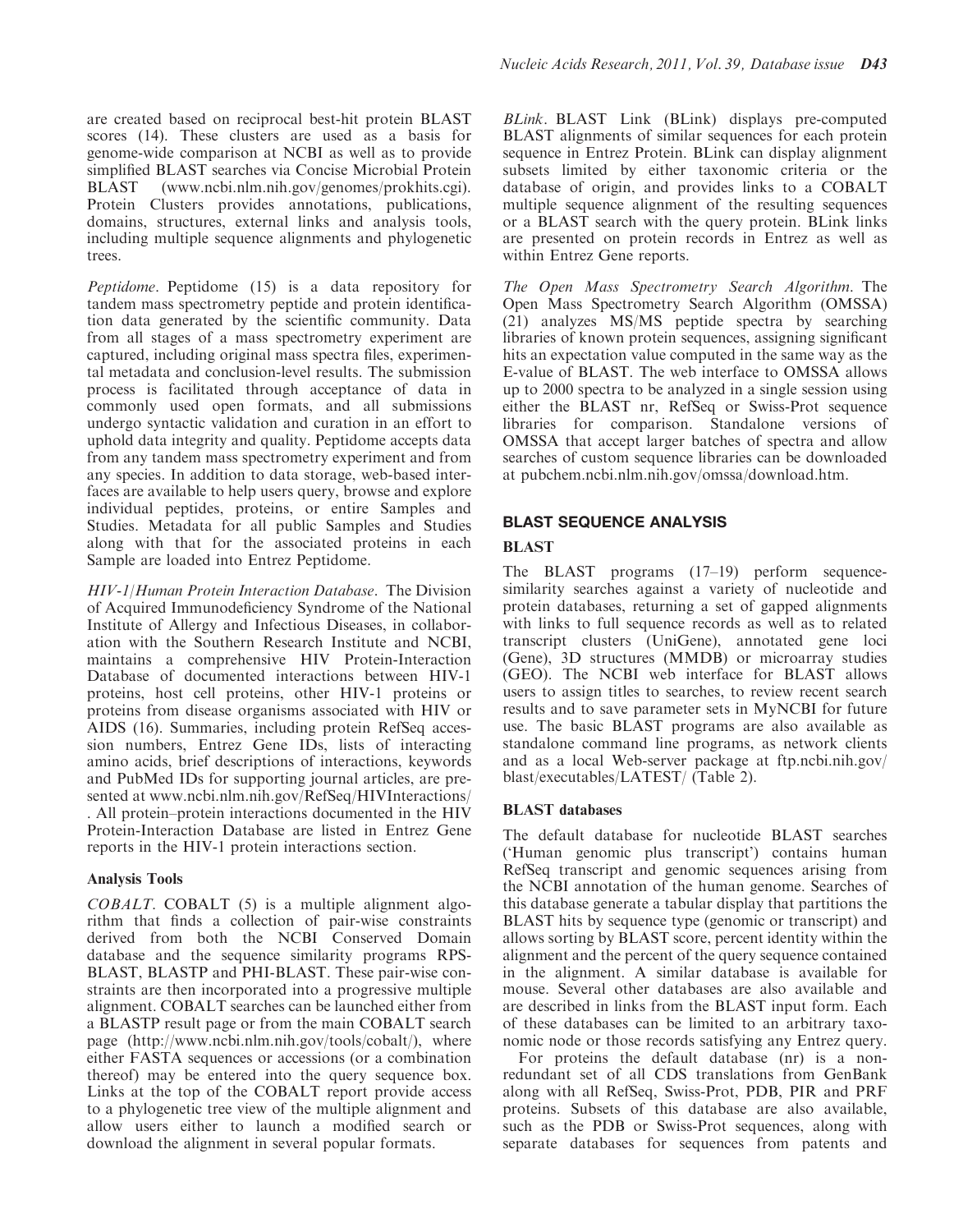Table 2. Selected NCBI software available for download

| Software                             | Available binaries          | Category within<br>this article |
|--------------------------------------|-----------------------------|---------------------------------|
| <b>BLAST</b><br>(stand alone)        | Win, Mac, LINUX,<br>Solaris | <b>BLAST</b> Sequence Analysis  |
| <b>BLAST</b><br>(network)<br>client) | Win, Mac, LINUX,<br>Solaris | <b>BLAST</b> Sequence Analysis  |
| <b>BLAST</b><br>(web server)         | Mac, LINUX, Solaris         | <b>BLAST</b> Sequence Analysis  |
| $CD-Tree$                            | Win, Mac                    | Domains and Structures          |
| Cn3D                                 | Win, Mac, LINUX,<br>Solaris | Domains and Structures          |
| PC <sub>3</sub> D                    | Win, Mac, LINUX             | Chemicals and Bioassays         |
| $e$ -PCR                             | Win, LINUX                  | Genomes                         |
| gene2xml                             | Win, Mac, LINUX,<br>Solaris | Genes and Expression            |
| Genome<br>Workbench                  | Win, Mac, LINUX             | Genomes                         |
| <b>OMSSA</b>                         | Win, Mac, LINUX             | Domains and Structures          |
| splign                               | LINUX, Solaris              | Genomes                         |
| prosplign                            | <b>LINUX</b>                | Genomes                         |
| tbl2asn                              | Win, Mac, LINUX,<br>Solaris | Genomes                         |

environmental samples. Like the nucleotide databases, these collections can be limited by taxonomy or an arbitrary Entrez query.

## BLAST output formats

Standard BLAST output formats include the default pairwise alignment, several query-anchored multiple sequence alignment formats, an easily parsable Hit Table and a report that organizes the BLAST hits by taxonomy. A 'pairwise with identities' mode better highlights differences between the query and a target sequence. A Tree View option for the Web BLAST service creates a dendrogram that clusters sequences according to their distances from the query sequence. Each alignment returned by BLAST is scored and assigned a measure of statistical significance, called the Expectation Value (E-value). The alignments returned can be limited by an E-value threshold or range.

#### Genomic BLAST

NCBI maintains Genomic BLAST pages for more than 100 organisms shown in the Map Viewer. By default, genomic BLAST searches the genomic sequence of an organism, but additional databases are also available, such as the nucleotide and protein RefSeqs annotated on the genomic sequence, as well as sets of sequences such as ESTs that are mapped to the genomic sequence. The default search program for the NCBI Genomic BLAST pages is MegaBLAST (20), a faster version of standard nucleotide BLAST designed to find alignments between nearly identical sequences, typically from the same species. For rapid cross-species nucleotide queries, NCBI offers Dis-contiguous MegaBLAST, which uses a non-contiguous word match (21) as the nucleus for its alignments. Dis-contiguous MegaBLAST is far more rapid than a translated search such as blastx, yet maintains a competitive degree of sensitivity when comparing coding regions.

#### Primer-BLAST

Primer-BLAST is a tool for designing and analyzing polymerase chain reaction (PCR) primers based on the existing program Primer3 (22) that designs PCR primers given a template DNA sequence. Primer-BLAST extends this functionality by running a BLAST search against a chosen database with the designed primers as queries, and then returns only those primer pairs specific to the input template DNA, in that they do not generate valid PCR products on sequences other than the template. Users can also specify a forward or reverse primer in addition to a DNA template, in which case the other primer will be designed and analyzed. If both primers are specified along with a template, the tool performs only the final BLAST analysis. Users may also enter two primers without a template, in which case the BLAST analysis will display those templates in the chosen database that best match the primer pair. The available databases range from RefSeq mRNA or genomic sets for one of twelve model organisms to the entire BLAST nr database.

## GENES AND EXPRESSION

#### Entrez Gene

Entrez Gene (23) provides an interface to curated sequences and descriptive information about genes with links to NCBI's Map Viewer, Evidence Viewer, Model Maker, BLink, protein domains from the Conserved Domain Database (CDD), and other gene-related resources. Gene contains data for almost 6.7 million genes from over 6700 organisms. These data are accumulated and maintained through several international collaborations in addition to curation by in-house staff. Links within Gene to the newest citations in PubMed are maintained by curators and provided as Gene References into Function (GeneRIF). The complete Entrez Gene data set, as well as organism-specific subsets, is available in the compact NCBI ASN.1 format on the NCBI FTP site. The gene2xml tool converts the native Gene ASN.1 format into XML and is available at ftp.ncbi.nih.gov/ toolbox/ncbi\_tools/converters/by\_program/gene2xml/.

#### RefSeqGene

In collaboration with Locus Reference Genomic (LRG) (www.lrg-sequence.org), RefSeqGene provides stable, standard genomic sequences annotated with standard mRNAs for well-characterized human genes (9). RefSeqGene records are part of the RefSeq collection and are created in consultation with authoritative locus-specific databases or other experts on particular loci and provide a stable genomic sequence for establishing numbering systems for exons and introns and for reporting and identifying genomic variants, especially those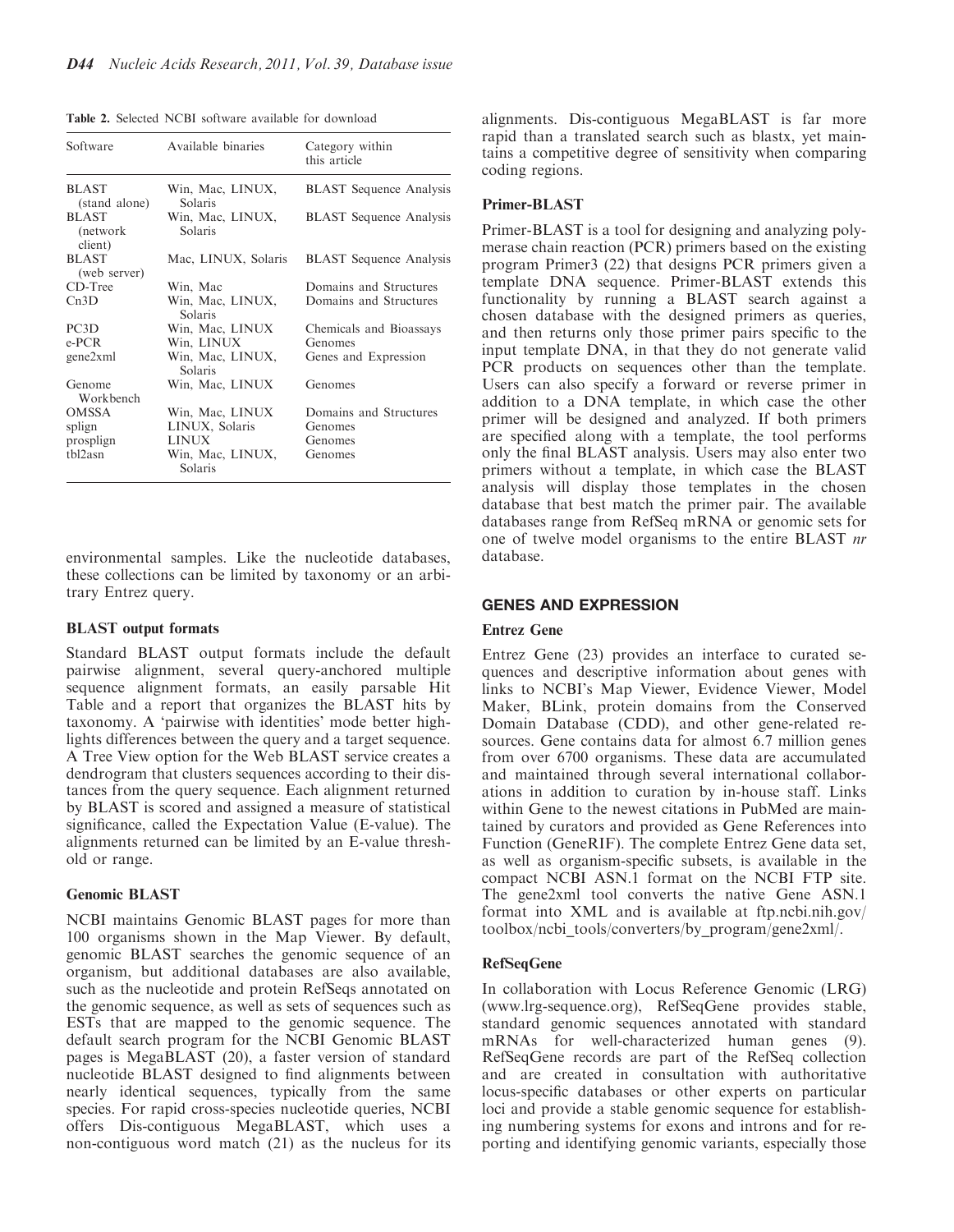of clinical importance (24). By default, a RefSeqGene record begins 5 kb upstream of the first exon of the gene and ends 2 kb downstream of the final exon, but those positions will be adjusted on request. A RefSeqGene sequence may differ from the current genomic build so as to reflect standard alleles. RefSeqGene records can be retrieved from Entrez Nucleotide using the query 'refseqgene[keyword]', are available on corresponding Entrez Gene reports and can be downloaded from ftp .ncbi.nih.gov/refseq/H\_sapiens/RefSeqGene.

## The Conserved CDS database

The Conserved CDS database (CCDS) project (www.ncbi .nlm.nih.gov/CCDS/) is a collaborative effort among NCBI, the European Bioinformatics Institute, the Wellcome Trust Sanger Institute and University of California, Santa Cruz (UCSC) to identify a set of human and mouse protein coding regions that are consistently annotated and of high quality. To date, the CCDS database contains over 23 700 human and 17 700 mouse CDS annotations. The web interface to the CCDS allows searches by gene or sequence identifiers and provides links to Entrez Gene, record revisions histories, transcript and proteins sequences and gene views in Map Viewer, the Ensemble Genome Browser, the UCSC Genome Browser and the Sanger Institute Vega Browser. The CCDS sequence data are available at ftp.ncbi.nlm. nih.gov/pub/CCDS/.

#### Gene Expression Omnibus

Gene Expression Omnibus (GEO) (25) is a data repository and retrieval system for high-throughput functional genomic data generated by microarray and nextgeneration sequencing technologies. In addition to gene expression data, GEO accepts other categories of experiments including studies of genome copy number variation, genome-protein interaction surveys and methylation profiling studies. The repository can capture fully annotated raw and processed data, enabling compliance with major community-derived scientific reporting standards such as 'Minimum Information About a Microarray Experiment' (MIAME) (26,27). Several data deposit options and formats are supported, including web forms, spreadsheets, XML and plain text. GEO data are housed in two Entrez databases: GEO Profiles, which contains quantitative gene expression measurements for one gene across an experiment, and GEO Datasets, which contains entire experiments. Currently, the GEO database hosts over 18 000 studies submitted by 8000 laboratories and comprising 460 000 samples and 33 billion individual abundance measurements for over 1300 organisms.

#### UniGene and ProtEST

UniGene (28) is a system for partitioning transcript sequences (including ESTs) from GenBank into a non-redundant set of clusters, each of which represents a potential gene locus. UniGene clusters are created for all organisms for which there are 70 000 or more ESTs in GenBank and includes ESTs for 68 animals, 54 plants and fungi and another six eukaryotes. UniGene databases are updated weekly with new EST sequences, and bimonthly with newly characterized sequences. As an aid to identifying a UniGene cluster, ProtEST presents precomputed BLAST alignments between protein sequences from model organisms and the six-frame translations of nucleotide sequences in UniGene.

## Homologene

HomoloGene is a system that automatically detects homologs, including paralogs and orthologs, among the genes of 20 completely sequenced eukaryotic genomes. HomoloGene reports include homology and phenotype information drawn from Online Mendelian Inheritance in Man (OMIM) (29), Mouse Genome Informatics (MGI) (30), Zebrafish Information Network (ZFIN) (31), Saccharomyces Genome Database (SGD) (32), Clusters of Orthologous Groups (COG) (33) and FlyBase (34). The HomoloGene Downloader, appearing under the 'Download' link in HomoloGene displays, retrieves transcript, protein, or genomic sequences for the genes in a HomoloGene group; in the case of genomic sequence, upstream and downstream regions may be specified.

## **GENSAT**

GENSAT (35–37) is a gene expression atlas of the mouse central nervous system produced with data supplied by the Rockefeller University and the St. Jude Children's Research Hospital. GENSAT (www.ncbi.nlm.nih.gov/ projects/gensat/) catalogs images of histological sections of the mouse brain in which biochemical tags have been used to visualize local gene expression. In addition to search tools, GENSAT provides download, zoom and comparison facilities for the more than 97 000 images in the collection.

#### Probe

The NCBI Probe database is a public registry of nucleic acid reagents designed for use in a wide variety of biomedical research applications, together with information on reagent distributors, probe effectiveness and computed sequence similarities. The Probe database archives 10.2 million probe sequences, among them probes for genotyping, single-nucleotide polymorphism (SNP) discovery, gene expression, gene silencing and gene mapping. The probe database also provides submission templates to simplify the process of depositing data (www.ncbi.nlm.nih.gov/genome/probe/doc/Submitting. shtml).

#### **Biosystems**

NCBI Biosystems (www.ncbi.nlm.nih.gov/biosystems/) collects together molecules that interact in a biological system, such as a biochemical pathway or disease. Currently, Biosystems receives data from the Kyoto Encyclopedia of Genes and Genomes (KEGG) (38–40), BioCyc (41), Reactome (42) and the Pathway Interaction Database (43). These source databases provide diagrams of pathways that display the various components with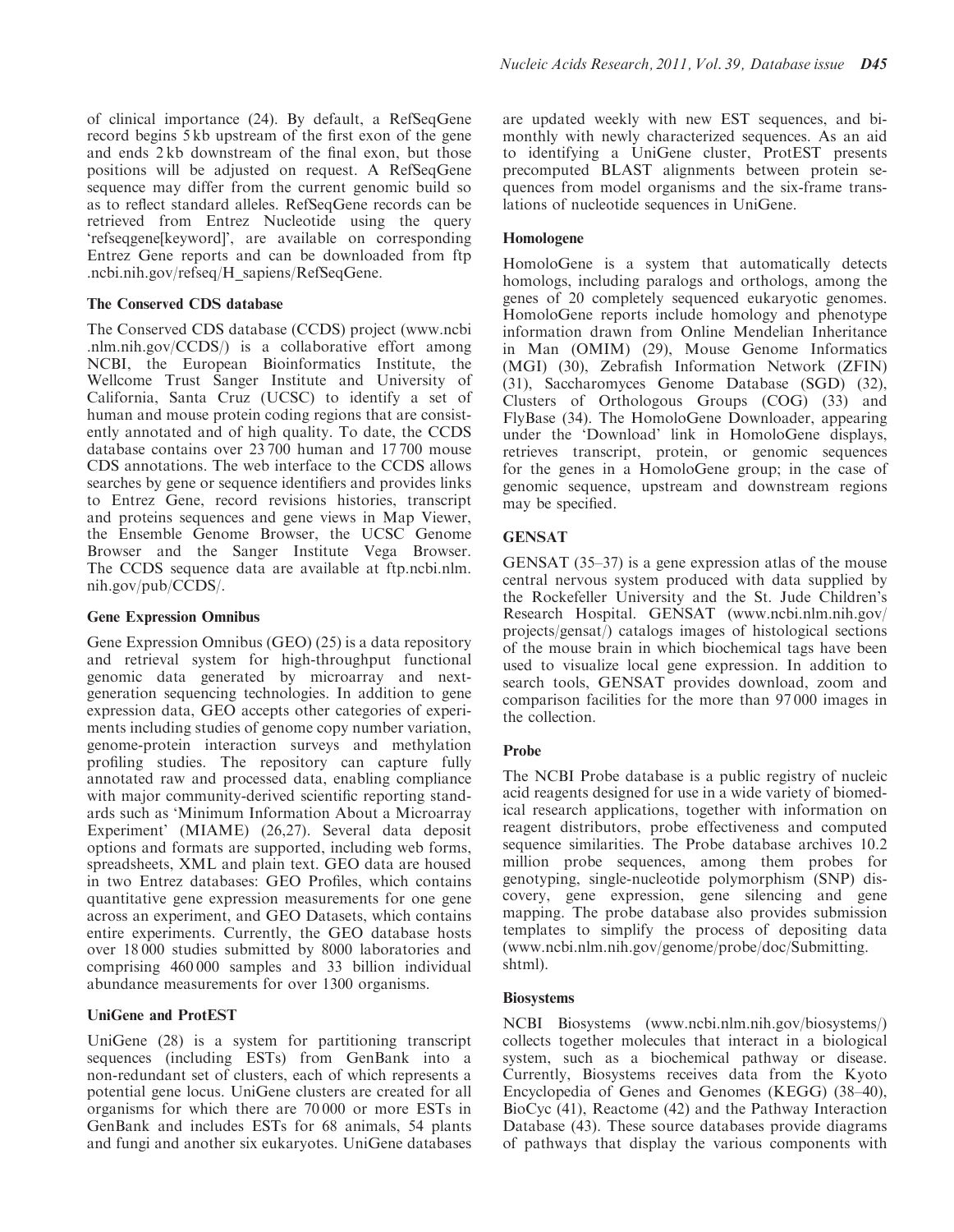their substrates and products, as well as links to relevant literature. In addition to being linked to such literature in PubMed, each component within a Biosystem record is also linked to the corresponding records in Entrez Gene and Protein, while the substrates and products are linked to records in PubChem (see below) so that the Biosystem record centralizes NCBI data related to the pathway, greatly facilitating computation on such systems.

# GENOMES

# Databases

Entrez Genome. Entrez Genome (44) provides access to genomic sequences from the RefSeq collection and is a convenient portal both for retrieving such sequences from multiple organisms and for viewing small genomes, such as those from prokaryotes. Currently, the database contains complete genomes for more than 1200 microbes and 3600 viruses, as well as for over 2400 eukaryotic organelles. For higher eukaryotes, the Genome database includes complete genomes for 39 species, as well as data from over 800 other genome sequencing projects. More than 11% of the 12 400 total sequences were added in the past year. For higher eukaryotes, Entrez Genome provides direct links to the NCBI Map Viewer; for prokaryotes, viruses and eukaryotic organelles, specialized viewers and BLAST pages are available. The Plant Genomes Central Web page serves as a portal to completed plant genomes, to information on plant genome sequencing projects or to other resources at NCBI such as the plant Genomic BLAST pages or Map Viewer.

Entrez Genome Projects. The Entrez Genome Projects database, soon to be renamed Entrez BioProjects, provides an overview of the status of a variety of genomic and other biomedical projects, ranging from large-scale sequencing and assembly projects to projects focused on a particular locus, such as 16S ribosomal RNA, or a viral disease, such as SARS. The scope of the database continues to expand so that only one-third of the more than 15 000 projects are traditional single-organism genome sequencing projects, while the other two-thirds are projects such as viral population projects, metagenome and environmental sampling projects, comparative genomics projects and transcriptome projects. Genome Projects links to project data in the other Entrez databases, such as Entrez Nucleotide and Genome, and to a variety of other NCBI and external resources. For prokaryotic organisms, Genome Projects indexes a number of characteristics of interest to biologists such as organism morphology and motility, pathogenicity and environmental requirements such as salinity, temperature, oxygen levels and pH range. NCBI encourages depositors to register their projects early in their development so that project data can be linked via the project ID to other NCBI-hosted data at the earliest opportunity.

Influenza Genome resources. The Influenza Genome Sequencing Project (IGSP) (45) is providing researchers with a growing collection of over 46000 virus sequences essential to the identification of the genetic determinants of influenza pathogenicity. NCBI's Influenza Virus Resource links the IGSP project data via PubMed to the most recent scientific literature on influenza as well as to a number of online analysis tools and databases. These databases include NCBI's Influenza Virus Sequence Database, comprised of over 150 000 influenza sequences in the GenBank and RefSeq databases, as well as other Entrez databases containing 167 000 influenza protein sequences, 170 influenza protein structures and 590 influenza population studies. An online influenza genome annotation tool analyzes a novel sequence and produces output in a 'feature table' format that can be used by NCBI's GenBank submission tools such as tbl2asn (1).

NCBI now also provides the Virus Variation resource  $(www.ncbi.nlm.nih.gov/genomes/VirusVariation)$  that extends services available for Influenza to other viruses, such as the Dengue virus. Virus Variation provides a portal for retrieving, downloading, analyzing and annotating virus sequences using pages customized to unique aspects of viral sequence data, including genotype, severity of the resulting disease and the year a sample was collected.

## Analysis tools

Map Viewer. The NCBI Map Viewer (www.ncbi.nlm.nih .gov/mapview/) displays genome assemblies, genetic and physical markers and the results of annotation and other analyses using sets of aligned maps for 110 organisms. The available maps vary by organism and may include cytogenetic maps, physical maps and a variety of sequence-based maps. Maps from multiple organisms or multiple assemblies for the same organism can be displayed in a single view. Map Viewer also can display previous genome builds and can produce convenient formats for downloading data.

Genome Workbench. NCBI's Genome Workbench is a stand-alone application (Table 2) for sequence and genomic evaluation, offering tools for visualization and analysis, including integrated graphical views of sequences and alignments, text and tabular displays of annotation and common sequence analysis tools, including BLAST, MUSCLE and Splign. Genome Workbench offers the power of computation on a user's own computer, and can easily mix private data with data available for public retrieval. The NCBI Genome Workbench Team has recently released an updated version, v.2.1.2. The new version contains many critical bug fixes, and all current users are encouraged to upgrade.

Model Maker and Evidence Viewer. Model Maker is used to construct transcript models using combinations of putative exons derived from ab initio predictions or from the alignment of GenBank transcripts, including ESTs and RefSeqs, to the NCBI human genome assembly. The Evidence Viewer summarizes the sequence evidence supporting a gene annotation by displaying alignments of RefSeq and GenBank transcripts, along with ESTs, to genomic contigs. The tool also shows detailed alignments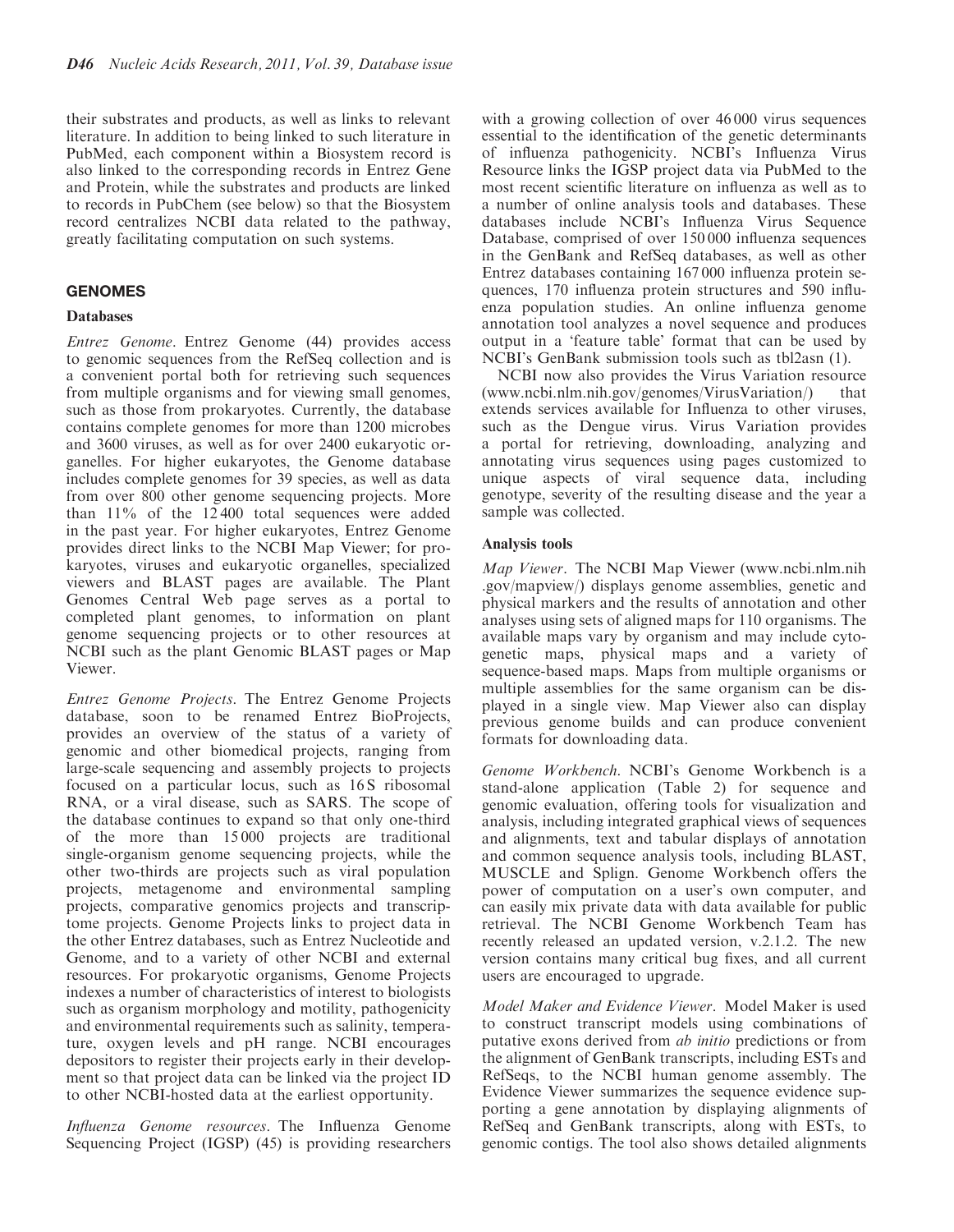for each exon, and highlights mismatches between the transcript and genomic sequences.

Open Reading Frame Finder, Splign and ProSplign. NCBI provides several tools that assist in identifying coding sequences in genomic DNA. The Open Reading Frame (ORF) Finder (www.ncbi.nlm.nih.gov/projects/gorf/) performs a six-frame translation of a nucleotide sequence and returns the location of each ORF within a specified size range. Splign (46) (www.ncbi.nlm.nih.gov/ sutils/splign/splign.cgi) is a utility for computing cDNAto-genomic sequence alignments that is accurate in determining splice sites, tolerant of sequencing errors and supports cross-species alignments. Splign uses a version of the Needleman-Wunsch algorithm (47) that accounts for splice signals in combination with a compartmentalization algorithm to identify possible locations of genes and their copies. A link to download a standalone version designed for large-scale processing is provided on the Splign web page. Finally, ProSplign (www.ncbi.nlm .nih.gov/sutils/static/prosplign/prosplign.html) aligns protein sequences to genomic DNA sequences using an algorithm similar to that of Splign in that it accounts for introns and splice signals to yield optimal alignments. Standalone versions of the program are also available on the ProSplign web page.

Electronic PCR. Forward electronic PCR (e-PCR) searches for matches to STS primer pairs in the UniSTS database of almost 530 000 markers. Reverse e-PCR is used to estimate the genomic binding site, amplicon size and specificity for sets of primer pairs by searching against genomic and transcript databases. Both e-PCR binaries and source code are available at ftp.ncbi.nlm.nih.gov/ pub/schuler/e-PCR.

TaxPlot, GenePlot and gMap. TaxPlot plots similarities in the proteomes of two organisms to that of a reference organism for complete prokaryotic and eukaryotic genomes. A related tool, GenePlot, generates plots of protein similarity for a pair of complete microbial genomes to visualize deleted, transposed or inverted genomic segments. The gMap tool combines the results of pre-computed whole microbial genome comparisons with on-the-fly BLAST comparisons, clustering genomes with similar nucleotide sequences, and then graphically depicting the precomputed segments of similarity.

# GENETICS AND MEDICINE

## The Database of Genotypes and Phenotypes

Within Entrez, the Database of Genotypes and Phenotypes (dbGaP) (48) (www.ncbi.nlm.nih.gov/gap/) archives, distributes and supports submission of data that correlate genomic characteristics with observable traits. This database is a designated NIH repository for NIH-funded genome wide association study (GWAS) results (grants.nih.gov/grants/gwas/index.htm). The dbGaP collection contains over 240 studies, 33% of which were submitted in the past year, and each of which can be browsed by name or disease.

To protect the confidentiality of study subjects, dbGaP accepts only de-identified data and requires investigators to go through an authorization process in order to access individual-level data. Study documents, protocols and subject questionnaires are available without restriction. Authorized access data distributed to primary investigators for use in approved research projects includes de-identified phenotypes and genotypes for individual study subjects, pedigrees and some precomputed associations between genotype and phenotype.

## Database of Single Nucleotide Polymorphisms

Database of Single Nucleotide Polymorphisms (dbSNP) (49), a repository for single-base nucleotide substitutions and short deletion and insertion polymorphisms, contains over 30 million human records and 40 million more from a variety of other organisms. In addition to archiving the sequence that defines the variant, dbSNP maintains information about the validation status, population-specific allele frequencies, PubMed citations and individual genotypes for clustered reference records (rs#). These data are available on the dbSNP FTP site (ftp://ftp.ncbi.nih.gov/ snp/organisms/) in XML-structured genotype and VCF reports that include information about cell lines, pedigree IDs, allele frequency and error flags for genotype inconsistencies and incompatibilities.

In collaboration with Locus Specific Databases (LSDBs), dbSNP integrates information about rare genetic variants with clinical relevance. Two web submission forms were created to facilitate submission of LSDB/ Clinical variant information and support variant descriptions using the HGVS standards with a RefSeq standard sequence. Users can search and annotate existing variations or submit novel ones, either as a single variation (http://www.ncbi.nlm.nih.gov/projects/SNP/tranSNP/ tranSNP.cgi) or as a batch (http://www.ncbi.nlm.nih.gov/ projects/SNP/tranSNP/VarBatchSub.cgi).

# GeneReviews and GeneTests

NCBI hosts GeneReviews and GeneTests, two resources developed by a team led by Roberta A. Pagon, MD at the University of Washington. GeneReviews (www.ncbi.nlm .nih.gov/bookshelf/br.fcgi?book=gene) is a compendium of continually updated, expert-authored and peerreviewed disease descriptions that relate genetic testing to the diagnosis, management and genetic counseling of patients and families with specific inherited conditions (50,51). These reviews can be searched via the GeneReviews tab at the GeneTests home page (www .ncbi.nlm.nih.gov/sites/GeneTests/), NCBI's Bookshelf site, NCBI's All Databases interface, or major web search engines.

The GeneTests Laboratory Directory and Clinic Directory list information voluntarily provided by laboratories about their tests and by genetics clinics about their clinical genetics services. As appropriate, users can search by a disease name, gene symbol, protein name, clinical genetics service and information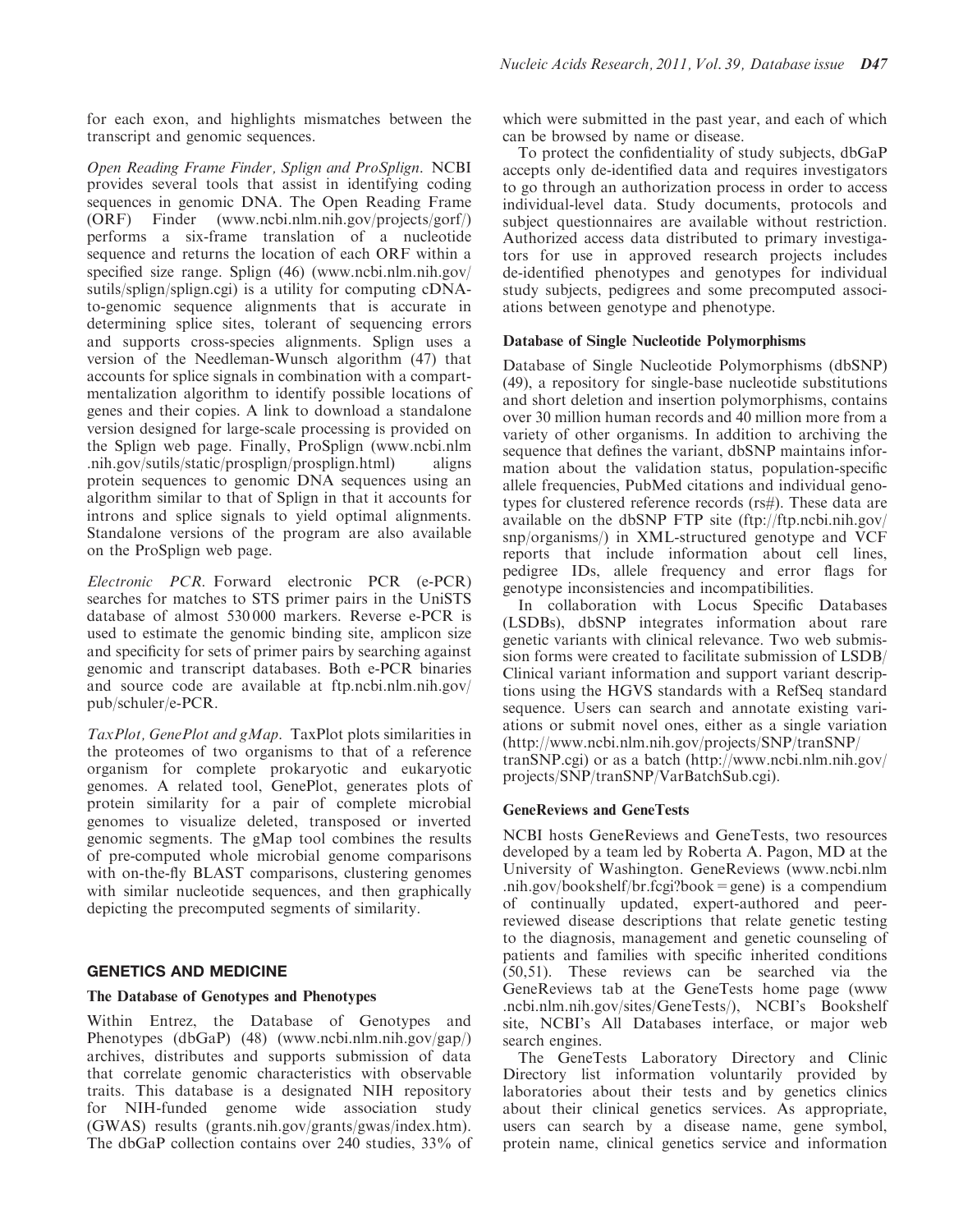about a lab/clinic, such as its name, director and location. Clinics in the United States can also be found via a map-based search. Together, GeneReviews and the GeneTests directories support the integration of information on genetic disorders and genetic testing into a single resource to facilitate the care of patients and families with inherited conditions.

# **OMIM**

NCBI provides as part of Entrez the online version of the Mendelian Inheritance in Man catalog of human genes and genetic disorders authored and edited by the late Victor A. McKusick and his staff at The Johns Hopkins University (29). The database contains information on disease phenotypes and genes, including extensive descriptions, gene names, inheritance patterns, map locations, gene polymorphisms and detailed bibliographies. Entrez OMIM contains over 21 000 entries, including data on over 13 100 established gene loci and phenotypic descriptions.

# Online Mendelian Inheritance in Animals

Online Mendelian Inheritance in Animals (OMIA) is a database of genes, inherited disorders and traits in animal species other than human and mouse, and is authored by Professor Frank Nicholas of the University of Sydney, Australia and colleagues (52). The database holds 2600 records containing textual information and references, as well as links to relevant records from OMIM, PubMed and Entrez Gene.

# Cancer Chromosomes

Cancer Chromosomes (53) contains data on human and mouse chromosomal aberrations, such as deletions and translocations, which are associated with cancer. Cancer Chromosomes consists of three databases: the NCI/NCBI SKY (Spectral Karyotyping)/M-FISH (Multiplex-FISH) and CGH (Comparative Genomic Hybridization) Database, the National Cancer Institute Mitelman Database of Chromosome Aberrations in Cancer (54) and the NCI Recurrent Chromosome Aberrations in Cancer database. Graphical schematics of each aberration in the SKY/M-FISH and CGH collections are available along with clinical case information and links to relevant literature. Cancer Chromosomes also provides similarity reports that list terms common to a group of records returned by a search, including similarities between CGH data and karyotypes.

## Database cluster for routine clinical applications: dbMHC, dbLRC and dbRBC

dbMHC (www.ncbi.nlm.nih.gov/projects/gv/mhc/) focuses on the Major Histocompatibility Complex (MHC) and contains sequences and frequency distributions for alleles of the MHC, an array of genes that play a central role in the success of organ transplants and an individual's susceptibility to infectious diseases. dbMHC also contains HLA genotype and clinical outcome information on hematopoietic cell transplants performed

worldwide. dbLRC offers a comprehensive collection of alleles of the leukocyte receptor complex with a focus on KIR genes. dbRBC represents data on genes and their sequences for red blood cell antigens or blood groups. It hosts the Blood Group Antigen Gene Mutation Database (55) and integrates it with resources at NCBI. dbRBC provides general information on individual genes and access to the ISBT allele nomenclature of blood group alleles. All three databases, dbMHC, dbLRC and dbRBC, provide multiple sequence alignments, analysis tools to interpret homozygous or heterozygous sequencing results (56) and tools for DNA probe alignments.

# DOMAINS AND STRUCTURES

# The Molecular Modeling Database

The NCBI Molecular Modeling Database (MMDB) (57) contains experimentally determined coordinate sets from the Protein Data Bank (13), augmented with domain annotations and links to relevant literature, protein and nucleotide sequences, chemicals (PDB heterogens) and conserved domains in CDD (58). Compact structural domains within protein structures are stored in the 3D Domains database, and structural neighbors computed by the VAST algorithm (59,60) are available for structures containing these domains. Structure record summaries retrieved by text searches display thumbnail images of structures that link to interactive views of the data in Cn3D (61), the NCBI structure and alignment viewer. NCBI also provides precomputed BLAST results against the PDB database for all proteins in Entrez through the 'Related Structures' link.

# CDD and CDART

The Conserved Domain Database (CDD) (58) contains over 37 000 PSI-BLAST-derived Position Specific Score Matrices representing domains taken from the Simple Modular Architecture Research Tool (Smart) (62), Pfam (63), TIGRFAM (64) and from domain alignments derived from COGs and Entrez Protein Clusters. In addition, CDD includes 3100 superfamily records, each of which contains a set of CDs from one or more source databases that generate overlapping annotation on the same protein sequences. The NCBI Conserved Domain Search (CD-Search) service locates conserved domains within a protein sequence, and these results are available for all proteins in Entrez through the 'Identify Conserved Domains' link in the upper right of a sequence record. Wherever possible, protein sequences with known 3D structures are included in CDD alignments, which can be viewed along with these structures and also edited within Cn3D. The Conserved Domain Architecture Retrieval Tool (CDART) allows searches of protein databases on the basis of a conserved domain and returns the domain architectures of database proteins containing the query domain. CD alignments can be viewed online, edited or created de novo using CDTree. CDTree uses PSI-BLAST to add new sequences to an existing CD alignment and provides an interface for exploring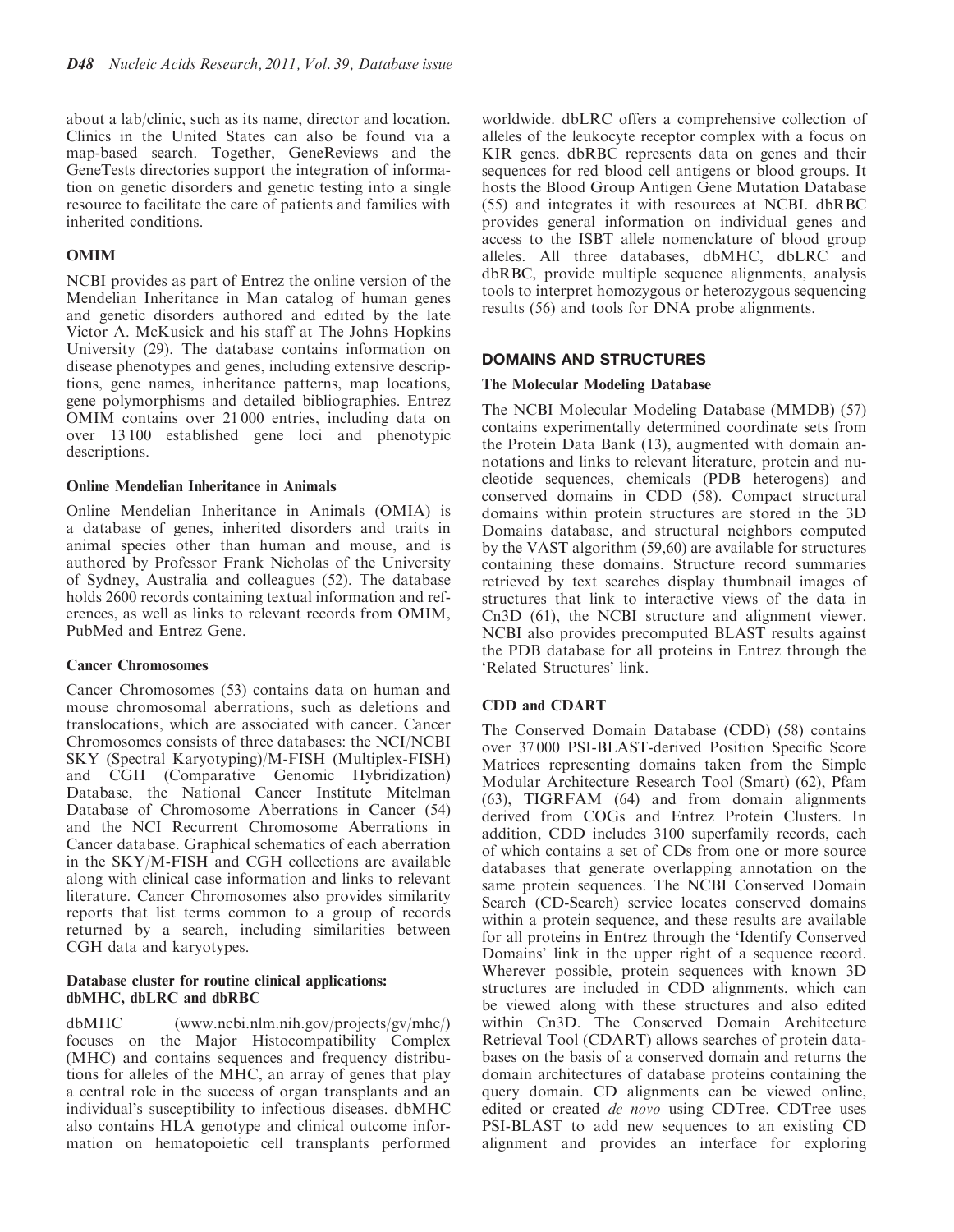phylogenetic trends in domain architecture and for building hierarchies of alignment-based protein domains.

# CHEMICALS AND BIOASSAYS

PubChem (65) is the informatics backbone for the NIH Roadmap Initiative on molecular libraries and focuses on the chemical, structural and biological properties of small molecules, in particular their roles as diagnostic and therapeutic agents. A suite of three Entrez databases, PCSubstance, PCCompound and PCBioAssay, contain the structural and bioactivity data of the PubChem project. The databases hold records for 72 million substances containing 29 million unique structures. Nearly 1.8 million of these substances have bioactivity data in at least one of the 460 000 PubChem BioAssays. PubChem also provides a single, low-energy 3D conformer for about 90% of the records in the PubChem Compound database. A viewing application, PC3D, is available to view both individual conformers and overlays of similar conformers. The PubChem databases link not only to other Entrez databases such as PubMed and PubMed Central but also to Entrez Structure and Protein to provide a bridge between the macromolecules of genomics and the small organic molecules of cellular metabolism. The PubChem databases are searchable using text queries as well as structural queries based on chemical SMILES, formulas or chemical structures provided in a variety of formats. An online structure-drawing tool (pubchem.ncbi.nlm.nih.gov/search/search.cgi) provides a simple way to construct a structure-based search.

## FOR FURTHER INFORMATION

The resources described here include documentation, other explanatory material and references to collaborators and data sources on the respective websites. The NCBI Help Manual and the NCBI Handbook, both available in the NCBI Bookshelf, describe the principal NCBI resources in detail. Several tutorials are also offered under with the Training and Tutorials category link on the left side of the NCBI home page. An alphabetical list of NCBI resources is available from a link in the upper left of the NCBI home page, and the About NCBI pages provide bioinformatics primers and other supplementary information. A user-support staff is available to answer questions at info@ncbi.nlm.nih.gov. Updates on NCBI resources and database enhancements are described in the NCBI News newsletter (www.ncbi.nlm.nih.gov/bookshelf/br .fcgi?book=newsncbi). In addition, NCBI supports several mailing lists that provide updates (www.ncbi.nlm .nih.gov/Sitemap/Summary/email\_lists.html), as well as RSS feeds (www.ncbi.nlm.nih.gov/feed/).

## FUNDING

Funding for open access charge: the Intramural Research Program of the National Institutes of Health, National Library of Medicine.

Conflict of interest statement. None declared.

#### **REFERENCES**

- 1. Benson,D.A., Karsch-Mizrachi,I., Lipman,D.J., Ostell,J. and Sayers,E.W. (2010) GenBank. Nucleic Acids Res., doi:10.1093/nar/ gkq1079.
- 2. Church,D.M., Lappalainen,I., Sneddon,T.P., Hinton,J., Maguire,M., Lopez,J., Garner,J., Paschall,J., Dicuccio,M., Yaschenko, E. et al. (2010) Public data archives for genomic structural variation. Nat. Genet., 42, 813–814.
- 3. Shoemaker,B.A., Zhang,D., Thangudu,R.R., Tyagi,M., Fong,J.H., Marchler-Bauer,A., Bryant,S.H., Madej,T. and Panchenko,A.R. (2010) Inferred Biomolecular Interaction Server–a web server to analyze and predict protein interacting partners and binding sites. Nucleic Acids Res., 38, D518–D524.
- 4. Cooper,P.S., Lipshultz,D., Matten,W.T., McGinnis,S.D., Pechous,S., Romiti,M.L., Tao,T., Valjavec-Gratian,M. and Sayers,E.W. (2010) Education resources of the National Center for Biotechnology Information. Brief Bioinform., doi:10.1093/bib/ bbq022.
- 5. Papadopoulos,J.S. and Agarwala,R. (2007) COBALT: constraint-based alignment tool for multiple protein sequences. Bioinformatics, 23, 1073–1079.
- 6. Schuler,G.D., Epstein,J.A., Ohkawa,H. and Kans,J.A. (1996) Entrez: molecular biology database and retrieval system. Methods Enzymol., 266, 141–162.
- 7. Sewell,W. (1964) Medical subject headings in Medlars. Bull. Med. Libr. Assoc., 52, 164–170.
- 8. Sequeira,E. (2003) PubMed Central three years old and growing stronger. ARL, 228, 5–9.
- 9. Pruitt,K.D., Tatusova,T., Klimke,W. and Maglott,D.R. (2009) NCBI Reference Sequences: current status, policy and new initiatives. Nucleic Acids Res., 37, D32–D36.
- 10. Leinonen,R., Sugawara,H. and Shumway,M. (2011) The Sequence Read Archive. Nucleic Acids Res., 39, D19–D21.
- 11. Boeckmann,B., Bairoch,A., Apweiler,R., Blatter,M.C., Estreicher,A., Gasteiger,E., Martin,M.J., Michoud,K., O'Donovan,C., Phan,I. et al. (2003) The SWISS-PROT protein knowledgebase and its supplement TrEMBL in 2003. Nucleic Acids Res., 31, 365–370.
- 12. Wu,C.H., Yeh,L.S., Huang,H., Arminski,L., Castro-Alvear,J., Chen,Y., Hu,Z., Kourtesis,P., Ledley,R.S., Suzek,B.E. et al. (2003) The Protein Information Resource. Nucleic Acids Res., 31, 345–347.
- 13. Berman,H., Henrick,K., Nakamura,H. and Markley,J.L. (2007) The worldwide Protein Data Bank (wwPDB): ensuring a single, uniform archive of PDB data. Nucleic Acids Res., 35, D301–D303.
- 14. Klimke,W., Agarwala,R., Badretdin,A., Chetvernin,S., Ciufo,S., Fedorov,B., Kiryutin,B., O'Neill,K., Resch,W., Resenchuk,S. et al. (2009) The National Center for Biotechnology Information's Protein Clusters Database. Nucleic Acids Res., 37, D216–D223.
- 15. Ji,L., Barrett,T., Ayanbule,O., Troup,D.B., Rudnev,D., Muertter,R.N., Tomashevsky,M., Soboleva,A. and Slotta,D.J. (2010) NCBI Peptidome: a new repository for mass spectrometry proteomics data. Nucleic Acids Res., 38, D731–D735.
- 16. Fu,W., Sanders-Beer,B.E., Katz,K.S., Maglott,D.R., Pruitt,K.D. and Ptak,R.G. (2009) Human immunodeficiency virus type 1, human protein interaction database at NCBI. Nucleic Acids Res., 37, D417–D422.
- 17. Altschul,S.F., Gish,W., Miller,W., Myers,E.W. and Lipman,D.J. (1990) Basic local alignment search tool. J. Mol. Biol., 215, 403–410.
- 18. Altschul,S.F., Madden,T.L., Schaffer,A.A., Zhang,J., Zhang,Z., Miller,W. and Lipman,D.J. (1997) Gapped BLAST and PSI-BLAST: a new generation of protein database search programs. Nucleic Acids Res., 25, 3389–3402.
- 19. Ye,J., McGinnis,S. and Madden,T.L. (2006) BLAST: improvements for better sequence analysis. Nucleic Acids Res., 34, W6–W9.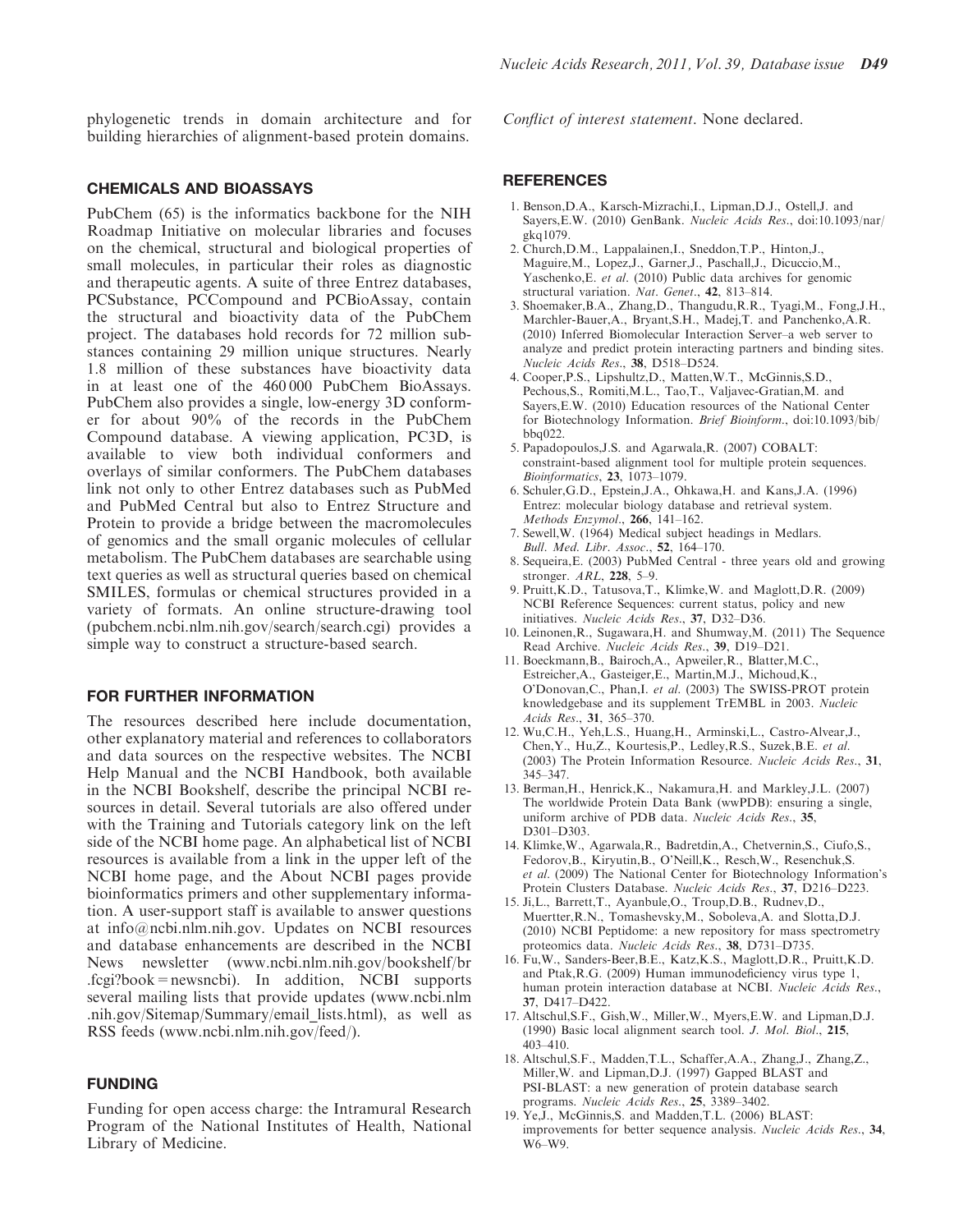- 20. Zhang,Z., Schwartz,S., Wagner,L. and Miller,W. (2000) A greedy algorithm for aligning DNA sequences. J. Comput. Biol., 7, 203–214.
- 21. Ma,B., Tromp,J. and Li,M. (2002) PatternHunter: faster and more sensitive homology search. Bioinformatics, 18, 440–445.
- 22. Rozen,S. and Skalestsky,H.J. (2000) In Krawetz,S. and Misener,S. (eds), Bioinformatics Methods and Protocols: Methods in Molecular Biology. Totowa, NJ, Humana Press, pp. 365–386.
- 23. Maglott,D., Ostell,J., Pruitt,K.D. and Tatusova,T. (2007) Entrez Gene: gene-centered information at NCBI. Nucleic Acids Res., 35, D26–D31.
- 24. Gulley,M.L., Braziel,R.M., Halling,K.C., Hsi,E.D., Kant,J.A., Nikiforova,M.N., Nowak,J.A., Ogino,S., Oliveira,A., Polesky,H.F. et al. (2007) Clinical laboratory reports in molecular pathology. Arch. Pathol. Lab. Med., 131, 852–863.
- 25. Barrett,T., Troup,D.B., Wilhite,S.E., Ledoux,P., Rudnev,D., Evangelista,C., Kim,I.F., Soboleva,A., Tomashevsky,M., Marshall,K.A. et al. (2009) NCBI GEO: archive for high-throughput functional genomic data. Nucleic Acids Res., 37, D885–D890.
- 26. Brazma,A., Hingamp,P., Quackenbush,J., Sherlock,G., Spellman,P., Stoeckert,C., Aach,J., Ansorge,W., Ball,C.A., Causton,H.C. et al. (2001) Minimum information about a microarray experiment (MIAME)-toward standards for microarray data. Nat. Genet., 29, 365–371.
- 27. Whetzel,P.L., Parkinson,H., Causton,H.C., Fan,L., Fostel,J., Fragoso,G., Game,L., Heiskanen,M., Morrison,N., Rocca-Serra,P. et al. (2006) The MGED Ontology: a resource for semantics-based description of microarray experiments. Bioinformatics, 22, 866-873.
- 28. Schuler,G.D. (1997) Pieces of the puzzle: expressed sequence tags and the catalog of human genes. J. Mol. Med., 75, 694–698.
- 29. Amberger,J., Bocchini,C.A., Scott,A.F. and Hamosh,A. (2009) McKusick's Online Mendelian Inheritance in Man (OMIM). Nucleic Acids Res., 37, D793–D796.
- 30. Eppig,J.T., Blake,J.A., Bult,C.J., Kadin,J.A. and Richardson,J.E. (2007) The mouse genome database (MGD): new features facilitating a model system. Nucleic Acids Res., 35, D630–D637.
- 31. Sprague,J., Bayraktaroglu,L., Clements,D., Conlin,T., Fashena,D., Frazer,K., Haendel,M., Howe,D.G., Mani,P., Ramachandran,S. et al. (2006) The Zebrafish Information Network: the zebrafish model organism database. Nucleic Acids Res., 34, D581–D585.
- 32. Hong,E.L., Balakrishnan,R., Dong,Q., Christie,K.R., Park,J., Binkley,G., Costanzo,M.C., Dwight,S.S., Engel,S.R., Fisk,D.G. et al. (2008) Gene Ontology annotations at SGD: new data sources and annotation methods. Nucleic Acids Res., 36, D577–D581.
- 33. Tatusov,R.L., Fedorova,N.D., Jackson,J.D., Jacobs,A.R., Kiryutin,B., Koonin,E.V., Krylov,D.M., Mazumder,R., Mekhedov,S.L., Nikolskaya,A.N. et al. (2003) The COG database: an updated version includes eukaryotes. BMC Bioinformatics, 4, 41.
- 34. Crosby,M.A., Goodman,J.L., Strelets,V.B., Zhang,P. and Gelbart,W.M. (2007) FlyBase: genomes by the dozen. Nucleic Acids Res., 35, D486–D491.
- 35. Geschwind,D. (2004) GENSAT: a genomic resource for neuroscience research. Lancet Neurol., 3, 82.
- 36. Gong,S., Zheng,C., Doughty,M.L., Losos,K., Didkovsky,N., Schambra,U.B., Nowak,N.J., Joyner,A., Leblanc,G., Hatten,M.E. et al. (2003) A gene expression atlas of the central nervous system based on bacterial artificial chromosomes. Nature, 425, 917–925.
- 37. Heintz,N. (2004) Gene expression nervous system atlas (GENSAT). Nat. Neurosci., 7, 483.
- 38. Kanehisa,M., Araki,M., Goto,S., Hattori,M., Hirakawa,M., Itoh,M., Katayama,T., Kawashima,S., Okuda,S., Tokimatsu,T. et al. (2008) KEGG for linking genomes to life and the environment. Nucleic Acids Res., 36, D480–D484.
- 39. Kanehisa,M. and Goto,S. (2000) KEGG: kyoto encyclopedia of genes and genomes. Nucleic Acids Res., 28, 27–30.
- 40. Kanehisa,M., Goto,S., Hattori,M., Aoki-Kinoshita,K.F., Itoh,M., Kawashima,S., Katayama,T., Araki,M. and Hirakawa,M. (2006) From genomics to chemical genomics: new developments in KEGG. Nucleic Acids Res., 34, D354–D357.
- 41. Keseler,I.M., Bonavides-Martinez,C., Collado-Vides,J., Gama-Castro,S., Gunsalus,R.P., Johnson,D.A., Krummenacker,M., Nolan,L.M., Paley,S., Paulsen,I.T. et al. (2009) EcoCyc: a comprehensive view of Escherichia coli biology. Nucleic Acids Res., 37, D464–D470.
- 42. Matthews,L., Gopinath,G., Gillespie,M., Caudy,M., Croft,D., de Bono,B., Garapati,P., Hemish,J., Hermjakob,H., Jassal,B. et al. (2009) Reactome knowledgebase of human biological pathways and processes. Nucleic Acids Res., 37, D619–D622.
- 43. Schaefer,C.F., Anthony,K., Krupa,S., Buchoff,J., Day,M., Hannay,T. and Buetow,K.H. (2009) PID: the Pathway Interaction Database. Nucleic Acids Res., 37, D674–D679.
- 44. Tatusova,T.A., Karsch-Mizrachi,I. and Ostell,J.A. (1999) Complete genomes in WWW Entrez: data representation and analysis. Bioinformatics, 15, 536–543.
- 45. Ghedin,E., Sengamalay,N.A., Shumway,M., Zaborsky,J., Feldblyum,T., Subbu,V., Spiro,D.J., Sitz,J., Koo,H., Bolotov,P. et al. (2005) Large-scale sequencing of human influenza reveals the dynamic nature of viral genome evolution. Nature, 437, 1162–1166.
- 46. Kapustin,Y., Souvorov,A., Tatusova,T. and Lipman,D. (2008) Splign: algorithms for computing spliced alignments with identification of paralogs. Biol. Direct, 3, 20.
- 47. Needleman,S.B. and Wunsch,C.D. (1970) A general method applicable to the search for similarities in the amino acid sequence of two proteins. *J. Mol. Biol.*, 48, 443–453.
- 48. Manolio,T.A., Rodriguez,L.L., Brooks,L., Abecasis,G., Ballinger,D., Daly,M., Donnelly,P., Faraone,S.V., Frazer,K., Gabriel,S. et al. (2007) New models of collaboration in genome-wide association studies: the Genetic Association Information Network. Nat. Genet., 39, 1045–1051.
- 49. Sherry,S.T., Ward,M.H., Kholodov,M., Baker,J., Phan,L., Smigielski,E.M. and Sirotkin,K. (2001) dbSNP: the NCBI database of genetic variation. Nucleic Acids Res., 29, 308–311.
- 50. Pagon,R.A. (2006) GeneTests: an online genetic information resource for health care providers. J. Med. Libr. Assoc., 94, 343–348.
- 51. Waggoner,D.J. and Pagon,R.A. (2009) Internet resources in medical genetics. Curr. Protoc. Hum. Genet., Chapter 9, Unit 9 12.
- 52. Lenffer,J., Nicholas,F.W., Castle,K., Rao,A., Gregory,S., Poidinger,M., Mailman,M.D. and Ranganathan,S. (2006) OMIA (Online Mendelian Inheritance in Animals): an enhanced platform and integration into the Entrez search interface at NCBI. Nucleic Acids Res., 34, D599–D601.
- 53. Knutsen,T., Gobu,V., Knaus,R., Padilla-Nash,H., Augustus,M., Strausberg,R.L., Kirsch,I.R., Sirotkin,K. and Ried,T. (2005) The interactive online SKY/M-FISH & CGH database and the Entrez cancer chromosomes search database: linkage of chromosomal aberrations with the genome sequence. Genes Chromosomes Cancer, 44, 52–64.
- 54. Mitelman,F., Mertens,F. and Johansson,B. (1997) A breakpoint map of recurrent chromosomal rearrangements in human neoplasia. Nat. Genet., 15, 417-474.
- 55. Blumenfeld,O.O. and Patnaik,S.K. (2004) Allelic genes of blood group antigens: a source of human mutations and cSNPs documented in the Blood Group Antigen Gene Mutation Database. Hum. Mutat., 23, 8-16.
- 56. Helmberg,W., Dunivin,R. and Feolo,M. (2004) The sequencing-based typing tool of dbMHC: typing highly polymorphic gene sequences. Nucleic Acids Res., 32, W173–W175.
- 57. Wang,Y., Addess,K.J., Chen,J., Geer,L.Y., He,J., He,S., Lu,S., Madej,T., Marchler-Bauer,A., Thiessen,P.A. et al. (2007) MMDB: annotating protein sequences with Entrez's 3D-structure database. Nucleic Acids Res., 35, D298–D300.
- 58. Marchler-Bauer,A., Anderson,J.B., Chitsaz,F., Derbyshire,M.K., DeWeese-Scott,C., Fong,J.H., Geer,L.Y., Geer,R.C., Gonzales,N.R., Gwadz,M. et al. (2009) CDD: specific functional annotation with the Conserved Domain Database. Nucleic Acids Res., 37, D205–D210.
- 59. Gibrat,J.F., Madej,T. and Bryant,S.H. (1996) Surprising similarities in structure comparison. Curr. Opin. Struct. Biol., 6, 377–385.